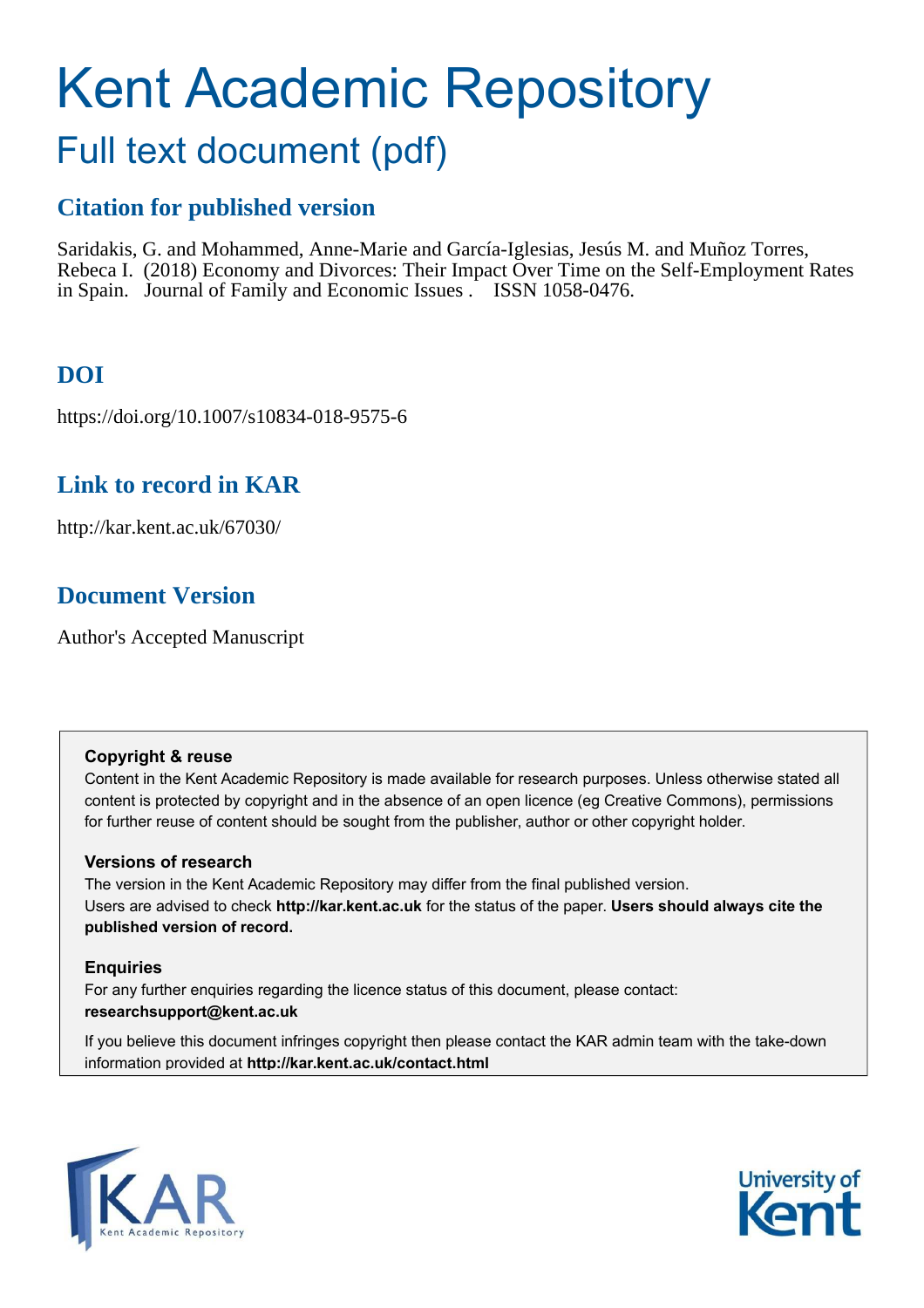#### **Economy and Divorces:**

#### **Their Impact over Time on the Self-Employment Rates in Spain**

**George Saridakis\*** 

#### **Anne-Marie Mohammed\*\***

#### **Jesús M. García Iglesias\*\*\***

#### **Rebeca I. Muñoz Torres\*\*\*\***

\* Kent Business School The University of Kent, United Kingdom Email: [G.Saridakis@kent.ac.uk](mailto:G.Saridakis@kingston.ac.uk)

\*\* Faculty of Social Sciences, Department of Economics The University of the West Indies, Trinidad Email: [Anne-Marie.Mohammed@sta.uwi.edu](mailto:Anne-Marie.Mohammed@sta.uwi.edu)

\*\*\*Faculty of Business, Finance and Tourism University of Extremadura, Spain Email: [jmgarcia@unex.es](mailto:jmgarcia@unex.es)

\*\*\*\*Westminster University, Business School Department of Economics and Quantitative Methods, United Kingdom Email: [R.Munoztorres@westminster.ac.uk](mailto:R.Munoztorres@westminster.ac.uk)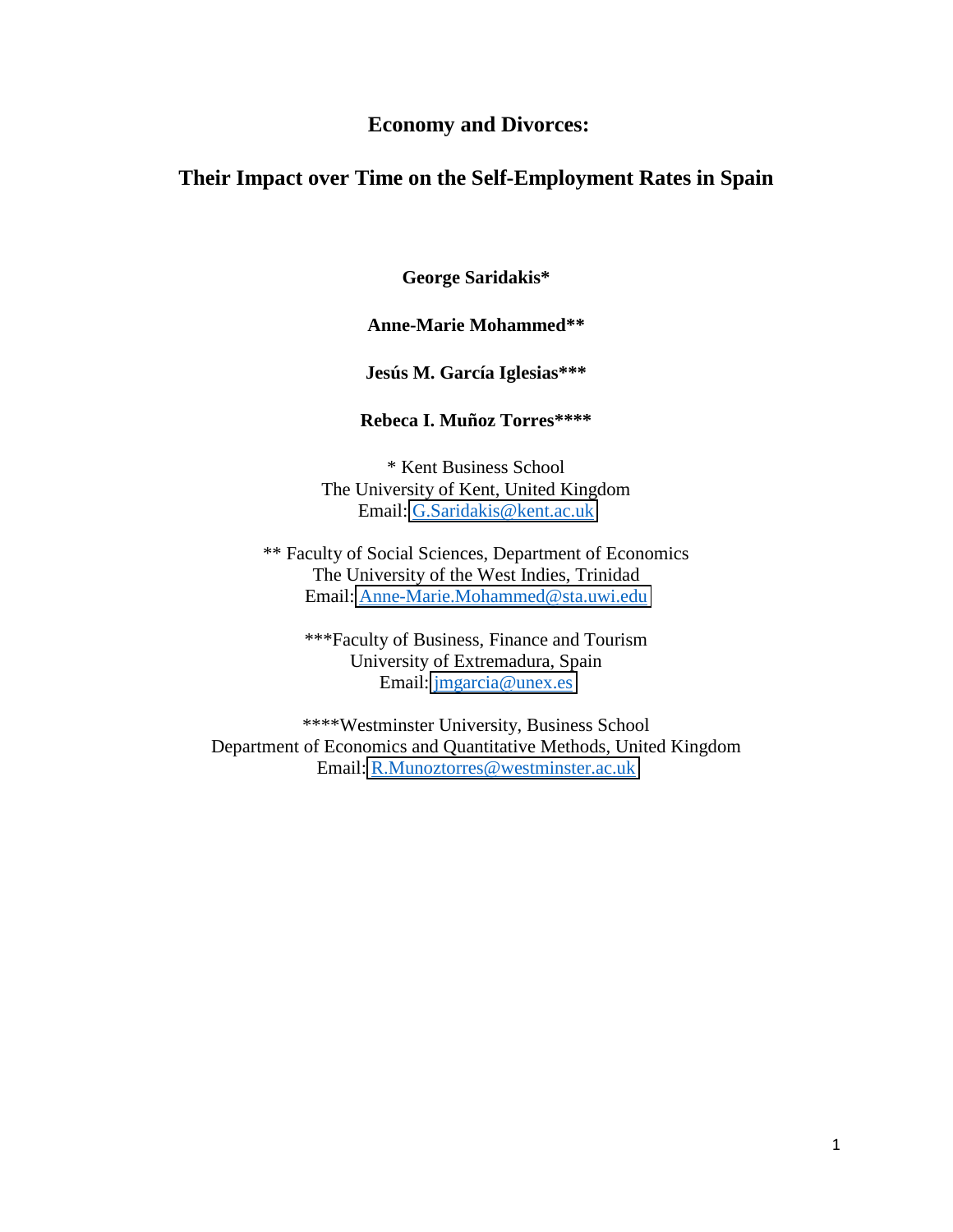#### **Abstract**

The paper used time-series data and examined the effect of economic and social variables on the male and female self-employment rates in Spain. We also employed cointegration analysis (with and without) structural breaks. We thus find strong evidence that long run relationships exist among the variables. More precisely, we find that the unemployment rates and the ratio of self-*employment to employees' earnings have a positive*  effect on self-employment, whereas, economic development and divorce rates have a negative effect. Importantly, we find that the economic variables have equal or stronger long run impact on females than males, with both groups reacting to changes in family circumstances. Finally, we show that the short run family circumstances are better predictors of selfemployment choices rather than economic factors, with self-employment being a means of adjustment to new personal circumstances and economic needs.

**Keywords:** Self-employment, Economy, Divorce, Gender, Spain, Cointegration

**JEL Classification:** J1, J12, J18, J23, J24, L26, O1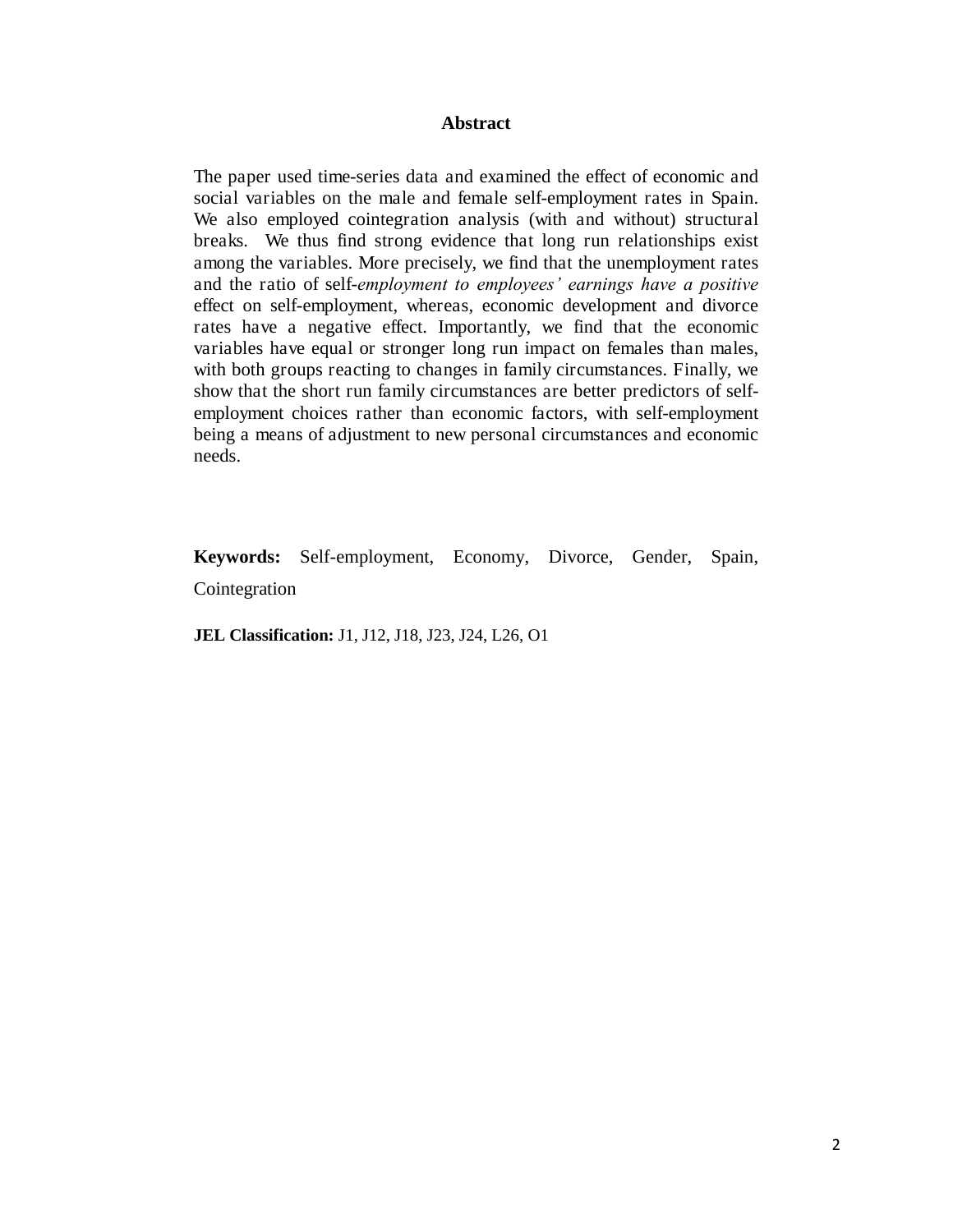#### **Introduction**

l

The Spanish economy is in a prolonged state of economic crisis. For instance, today the Spanish unemployment rate at 19.6% is among the highest in the European area, which has an average unemployment rate of 8.6% (Eurostat 2017). Even more, the unemployment levels among the youths are as high as 44.4% when compared to only 18.7% in the European area (Eurostat 2017). In times of high unemployment rates, the citizens' purchasing powers are systematically lowered and consequentially, businesses cut back on production, investment, and employment levels. Additionally, prolonged periods of unemployment result in some citizens migrating to other countries. Thus, there is a reduction in the country's human capital (see Bartolini et al. 2016; Giousmpasoglou and Koniordos 2017), which further negatively compromises the prospects for short and long run economic growth. Hence, the social and macroeconomic future is even more dismal. Nevertheless, self-employment within recent times is shown to be important as a means of surviving and coming out of the economic crisis. Self-employment can be viewed as an escape from unemployment (see González Menéndez and Cueto 2015) and a way to stem the outflows of human capital, stimulate the economy, create new jobs, promote innovation and thus bring the country back to economic prosperity (see Baumol and Strom 2007; Casson and Wadeson 2007; Congregado et al. 2010; Cowling et al. 2004; Wong et al. 2005 ).

However, the prolonged state of an economic crisis also has negative social effects. For instance, over the last decade, Spain has experienced significant social changes with marital dissolutions being a notable example. In particular, there was a sharp increase in divorce rates, especially after the introduction of the 2005 Express Divorce Law and the negative macroeconomic upheavals which followed the financial crisis. González and Viitanen (2009) show that legal reform that seeks to make it easier or cheaper for divorce to occur, results in an increase in the divorce rates. Also, this increase in the divorce rates can be explained by the psychological hardship perspective theory which postulates that there is a positive relationship between unemployment and divorce which gets stronger, the longer the duration of being unemployed (Liker and Elder Jr 1983).<sup>1</sup> On the contrary, recent research has suggested an inverse relationship between the divorce rate and the unemployment rate. For example, a recent

<sup>&</sup>lt;sup>1</sup> Such a result has been verified by researchers (Amato and Beattie 2011; Bumpass et al. 1991; Hansen 2005; Jalovaara 2003; Preston and McDonald 1979; Ross and Sawhill 1975) for both the US and European countries such as Finland and Norway. Amato et al. (2007) found that there were frequent thoughts of divorce associated with declining family incomes.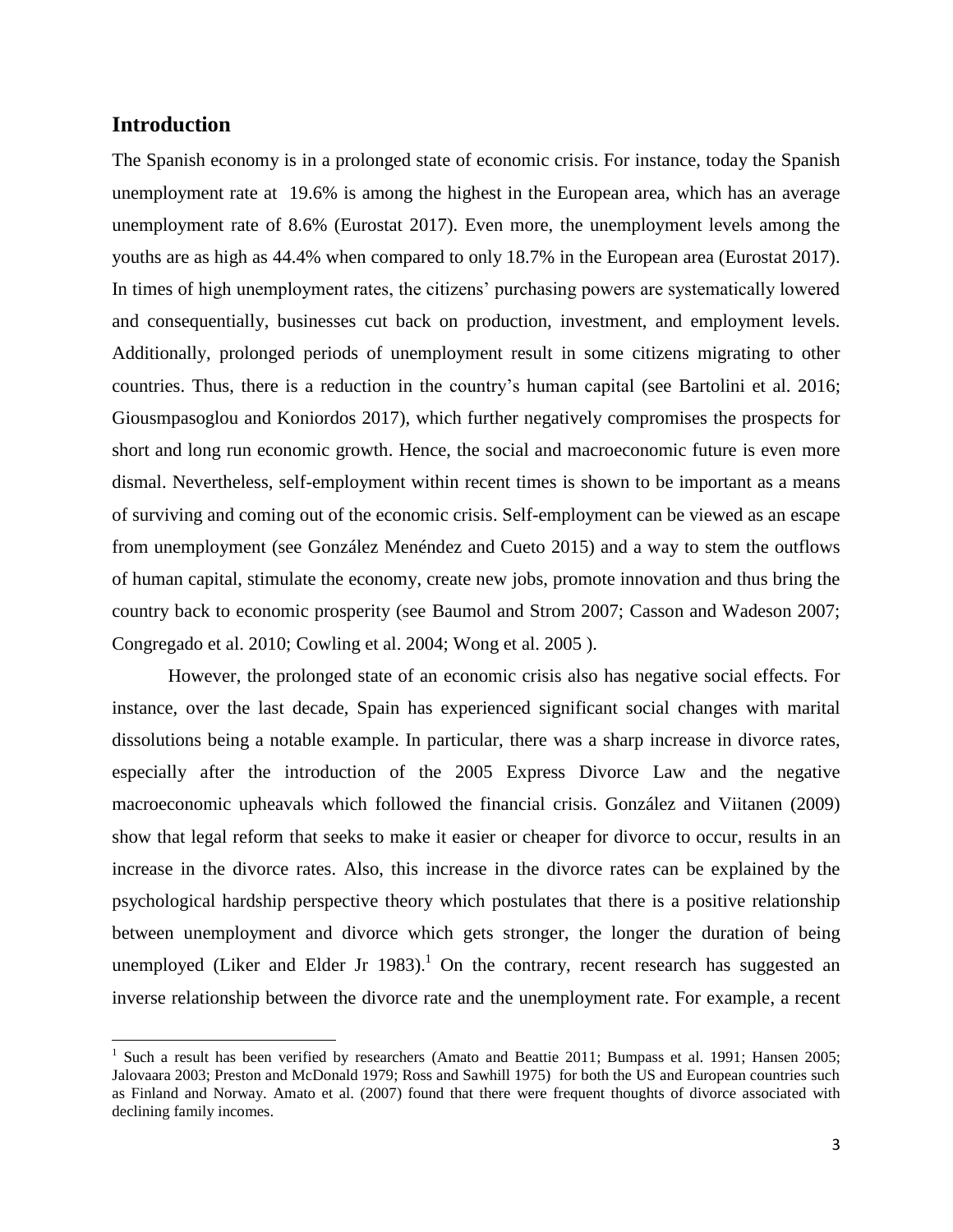study that was undertaken on twenty-nine European countries shows that the unemployment rate negatively affects the divorce rate (González-Val and Marcén 2017) and Hellerstein et al. (2013), highlighted that the probability of divorce falls as the unemployment rate rises. Further to this, Okun's law tells us about the inverse relationship between unemployment and GDP. Recent literature shows that lower levels of GDP relative to the level of GDP of the previous year results in a reduction in the divorce rates by approximately the same magnitude (Jiménez-Rubio et al. 2016). It must be mentioned that the cost of divorce perspective, in contrast, postulates that it is more costly to divorce during a recession. Thus, during a recession there can either be an increase or a decrease in the divorce rates. Recent research by Jiménez-Rubio et al. (2016), shows that income and financial growth each share a positive relationship with divorce rates; their data shows that a 1% increase in income results in a 4 % increase in divorce rates.

Empirical evidence finds that the marital status, or more precisely being married, is a significant determinant of self-employment, especially among women (Blanchflower and Oswald 1998; Boden 1996; Carr 1996; Georgellis and Wall 2005; Le Anh 2000; Rees and Shah 1986; Renzulli et al. 2000; Taniguchi 2002). According to the social capital perspective, the total capital of both the husband and wife with regards to their levels of education increases their social networks, knowledge base, skills, resources and access to financing (Verbakel and de Graaf 2009). Furthermore, their joint experiences in the labour markets facilitate their transitioning into the self-employment realm. Simply, there is a marital surplus or joint utility function that can be maximized,<sup>2</sup> and which takes into consideration both pecuniary and nonpecuniary aspects. Hence, it is expected that a divorce will have an effect on the decision to embark on self-employment.

From a theoretical perspective, the standard microeconomic theory assumes that individuals are rational; all seeking to maximize their utilities. The same concept applies to the individuals' choice to be either self-employed or waged-employed. Once their expected utility arising out of being self-employed exceeds that of being waged-employed, there will be a transition or motivation towards self-employment. To illustrate, the seminal study by Rees and Shah (1986) concluded that rational individuals will transition into self-employment once they perceive that the expected earnings arising from self-employment will be greater than that of

l

 $2^{2}$  For instance, researchers (Aldrich and Cliff 2003; Amarapurkar and Danes 2005; Hundley 2001; Stewart and Danes 2001) found a positive relationship between marriage and being self-employed.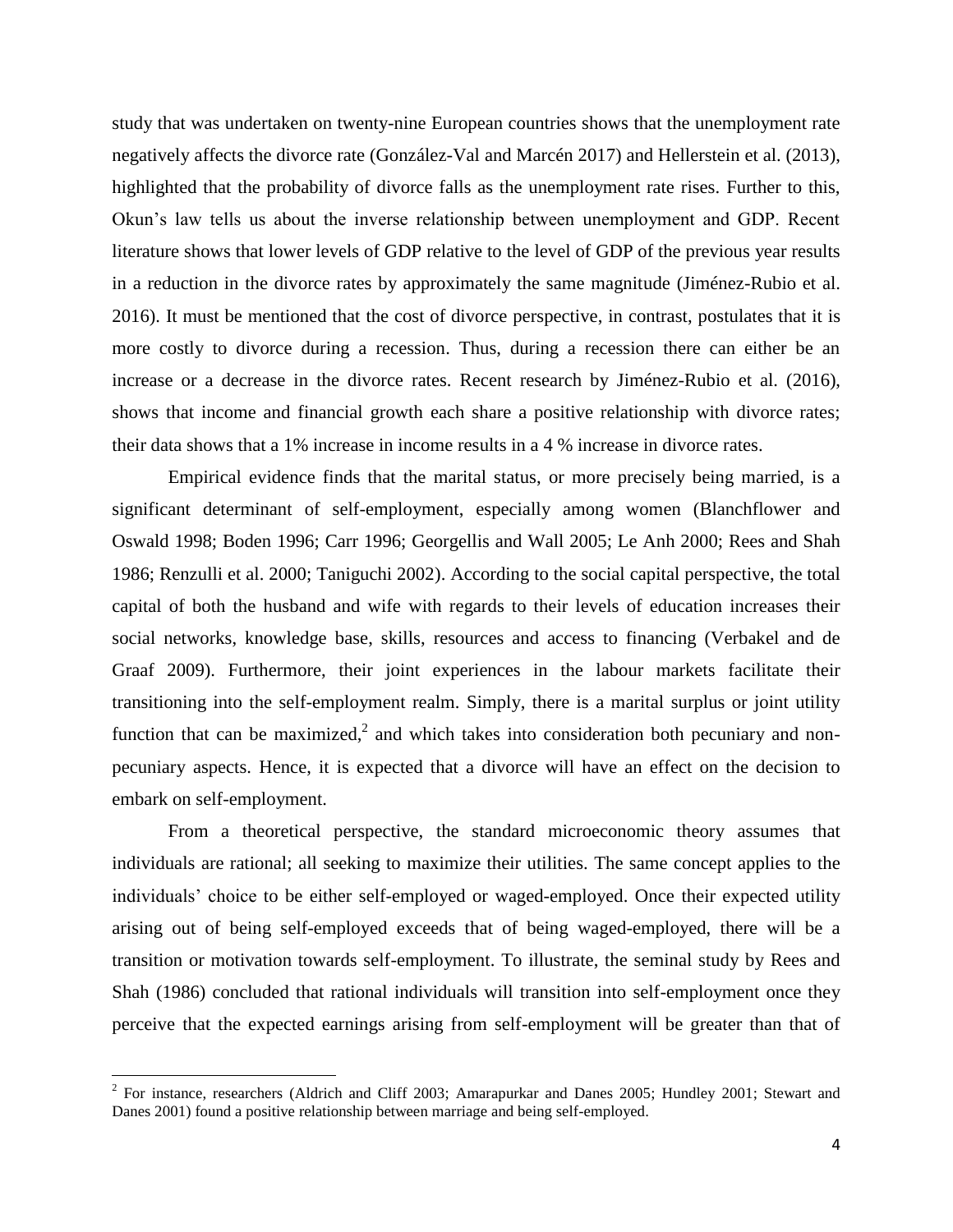being in paid employment. Similar conclusions were found by Taylor (1996) as well as Clark and Drinkwater (2000). Hence, it is not surprising that microdata and survey-based methods are commonly used to investigate empirically the propensities of the transitions into and out of selfemployment. These studies, on average, conclude that the female self-employment rate is predominantly a function of social factors, while the male self-employment rate is mostly influenced by macroeconomic incentives.

Notwithstanding that the entry to the self-employment model builds upon rational individual decisions, the individual determinants can be aggregately represented at a suitable level, thus, making possible an evaluation from a macro perspective. Such macro levels studies can be conducted using time-series and macro panels (see Millán et al. 2013; Parker and Robson 2004; Thurik et al. 2008 ) and may provide additional insights into these issues by investigating the presence and nature of both the long and short run impacts of socio-economic factors on the self-employment rates. For example, it is important to know if the effect of economic factors on entrepreneurial decisions changes as the economy moves from short run to long run equilibrium and whether the estimated effects are different for males and females or have similar impacts. In the case of time series studies, most of them have been done in the UK and USA (Congregado et al. 2012; Cowling and Mitchell 1997; Parker 1996; Saridakis et al. 2014; Shane 1996) but are less used elsewhere.

Building upon the recent work by Saridakis et al. (2014) this paper enriches the literature by utilising time series data for Spain covering the Global Financial crisis of 2007 to 2008 and the Great Spanish Depression of 2008 to present. We also add to the literature with our investigation of the impact of divorces on self-employment over prolonged periods of economic hardships. From our results, the long run estimates suggest that unemployment pushes both males and females into self-employment. Controlling for unemployment, economic prosperity does not facilitate entrepreneurial activities in Spain and this is so especially for the women who opt for the more attractive and secure occupational choices which are offered in paidemployment. This raises important policy implications with regard to entrepreneurial policies and regulations that may act as barriers to Spanish entrepreneurs. We also find that a high divorce rate lowers the transition into entrepreneurial activities for both males and females. In contrast, our results show that in the short run, divorces have positive impacts on selfemployment whereas, the macroeconomic factors are found to have a weak explanatory power.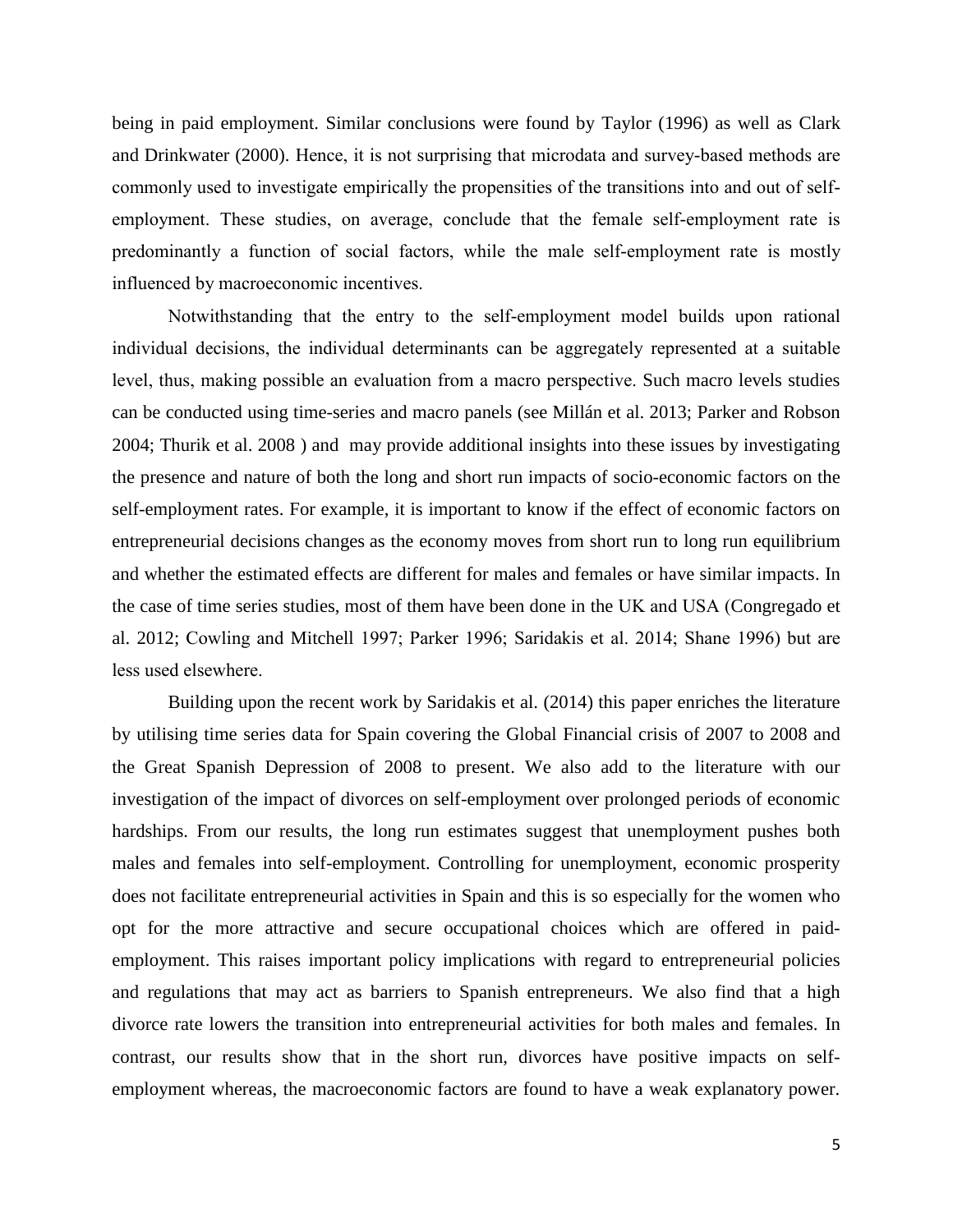Our study opens up potentially new debates in existing literature, with regards to studies done on less industrialized and even emerging economies.

The organization of our paper, which explains the origin of these results and their policy implications, is as follows: our literature review and hypothesis development are presented where the necessity pull theory is introduced chiefly to develop our first set of hypotheses and this is done likewise with the family model of economic strain for our second set of hypotheses in the subsequent section. The section following this highlights the data and methodology that is used in this paper to derive its findings. The empirical results, our conclusions and policy implications are presented in the penultimate and final sections respectively.

#### **Literature Review and Hypothesis**

#### **Self-Employment and the Macro Economy**

The relationship between self-employment and macro economy was not only a subject of intense research, but also of lively debate among experts. Buoyant economic conditions, according to the "prosperity pull" hypothesis, attracted rational citizens into self-employment as they perceived opportunities for enhancing their socioeconomic status (Catron 2014; Dawson et al. 2009). These types of entrepreneurial activities, of which self-employment was its most simplistic form, were opportunity entrepreneurship (Allen et al. 2007). In contrast, the "recession push" hypothesis states that adverse economic conditions such as recessions, which are characterized by high unemployment rates, push citizens into self-employment (Audretsch et al. 2002; Catron, 2014; Dawson et al. 2009; Martinez-Granado 2002; Terjesen and Amoros 2010). Put differently, the "recession push" hypothesis suggests that the self-employment rate increases during periods of high unemployment as generally there are very few favourable alternatives such as paid employment. It can therefore be argued that the entry into self-employment is a matter of survival and unemployment reduces the opportunity costs of being self-employed (Audretsch et al. 2002). Therefore, in times of economic hardship, both men and women are expected to be pushed into self-employment as necessity entrepreneurs (Acs et al. 2005; Allen et al. 2007). The empirical findings lent support to both sets of hypotheses, while the majority of time series studies found significant positive association between self-employment and unemployment,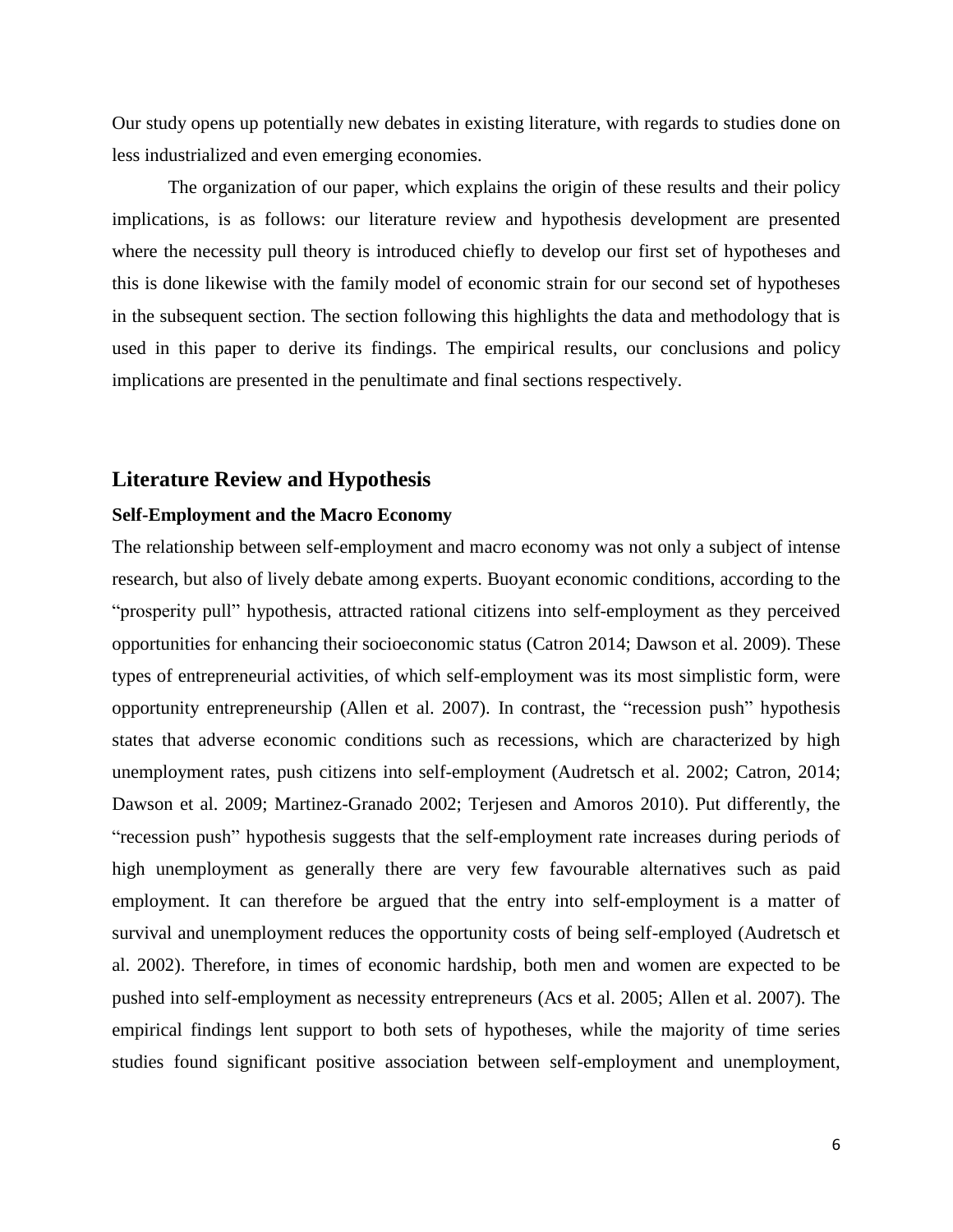supporting the recession push hypothesis (see Hamilton 1989; Parker 2008; Storey1991; von Greiff 2009; Westhead and Cowling 1995).

 To the above debate we also contributed studies that examined whether the state of the macro economy influenced men and women in a similar way. Existing studies suggested that women were less risk-tolerant than men (for example, Byrnes et al. 1999; Schubert et al. 1999; Verheul et al. 2012) and this may partly explain why they sought safer employment opportunities rather than embark on self-employment (see, for example, Hartog et al. 2002; Minniti et al. 2005; Polkovnichenko 2005; Reynolds et al. 2002; Yao et al. 2004). Actually, the fear of failure discouraged a third of the female population from starting a business (GEM 2003). However, there were non-pecuniary characteristics of self-employment (for example, flexibility, work family balance, achievement of self-determination) that attracted mainly women to start up a business (De Martino and Barbato 2003; Georgellis and Walls 2005; Greene et al. 2011; Kepler and Shane 2007; Kirkwood and Tootell 2008; Marlow and Mc Adams 2013; Taylor and Newcomer 2005). Another reason why individuals may choose self-employment over being employed is that they can spend time with their children and thus reduce the conflict between work and family life, particularly in the case of women (Beutell 2007; Bianchi 2000; Hyytinen and Ruskanen 2007).

Additionally, a prolonged adverse macroeconomic environment was also found to increase the female self-employment rates. For example, Alba-Ramirez (1994) and Glocker and Steiner (2007) found that longer periods of unemployment increased the likelihood of the transitioning into self-employment. Generally, women were predominantly viewed as necessity entrepreneurs who sought to balance their livelihoods in the face of limited labour alternatives (Allen et al. 2007; Arenius and Minniti 2005). This characterization of necessity entrepreneurs being predominantly women was generally of those in male headed households whose partners were directly affected by an adverse macroeconomic environment (Paul and Sarma 2008). Recent figures, for example, suggested that self-employment earnings fell at a faster rate than the employee's earnings since the start of the recent recession (Blanchflower and Levin 2015; D'Arcy and Gardiner 2014; Hatfield 2015). In this spirit, more recent time series evidence by Saridakis et al. (2014) showed that the state of the economy affected both men and women, and in some cases the economic factors had a stronger association within the latter gender group. Taking the above literature into consideration, in this paper we hypothesize that: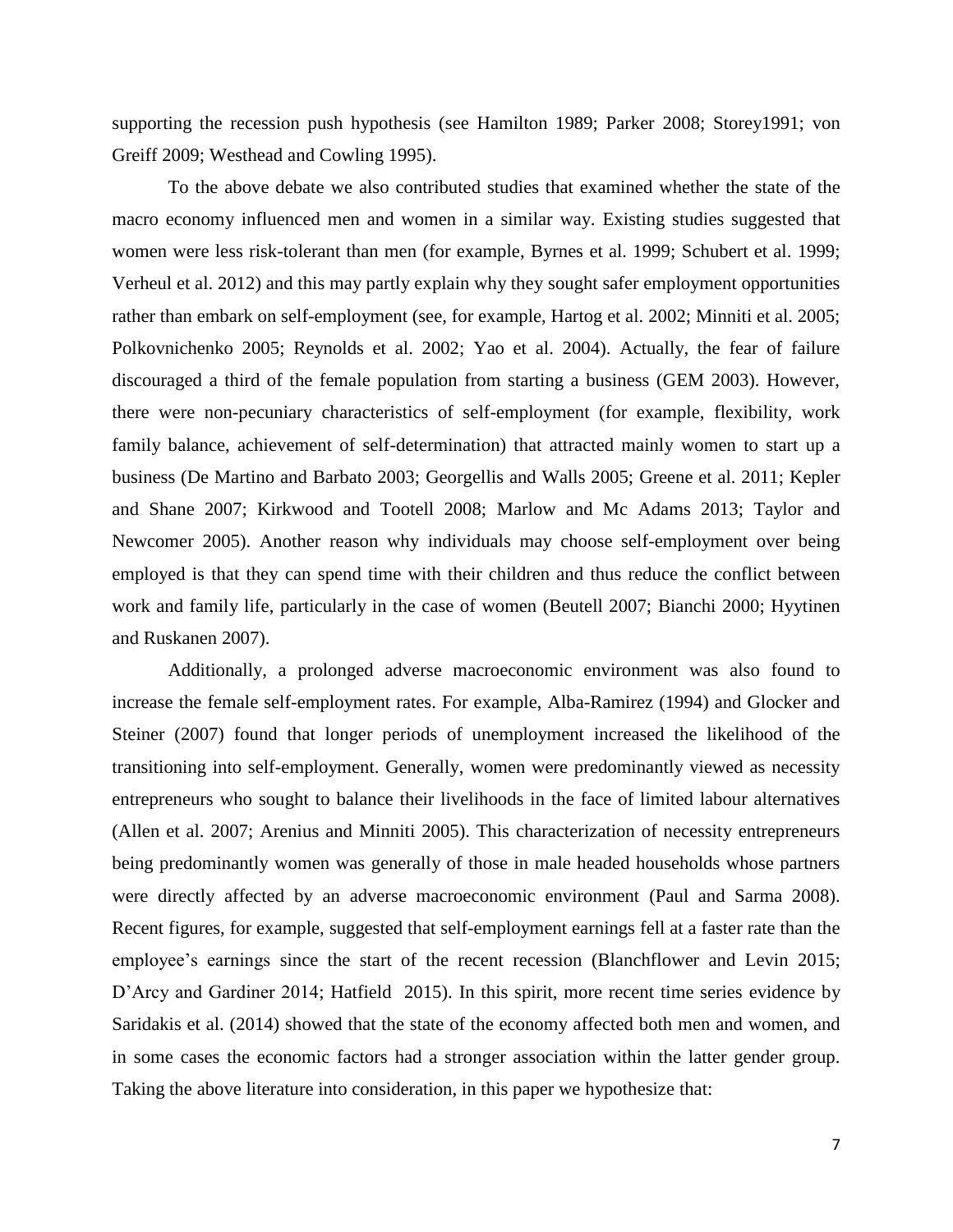**H1a:** Economic conditions affect self-employment decisions of both women and men in the long run.

**H1b:** In the short run, economic conditions are more likely to be associated with male selfemployment than female self-employment.

#### **Self-Employment and Divorces**

The marital status, or more precisely being married, was empirically shown to be a significant determinant of self-employment, especially for women (Blanchflower and Oswald 1998; Blau1985; Georgellis and Wall 2005; Le Anh 2000; Rees and Shah 1986). Precisely, women who were married as opposed to those who were single were more likely to be motivated towards self-employment (Boden 1996; Carr 1996; Renzulli et al. 2000; Taniguchi 2002). The social capital perspective put forward the view that the combined capital of husband and wife in terms of education increased their social networks, knowledge, skills, resources and access to financing (Verbakel and De Graaf 2009). Furthermore, their experiences in the labour markets had a positive effect on their transitioning into self-employment. In other words, there was a marital surplus or joint utility function, which took into consideration both pecuniary and nonpecuniary aspects, that could have been maximized. For instance, researchers (Aldrich and Cliff 2003; Amarapurkar and Danes 2005; Hundley 2001; Stewart and Danes 2001) found a positive relationship between marriage and self-employment.

Similarly, the self-employment experiences of one of the spouses can positively influence the other to do so (Parker 2008). Caputo and Dolinsky (1998) found that self-employed husbands had a positive influence in terms of confidence and experience on their wives who were entering self-employment. While the specialization hypothesis postulated that if the husbands were in the labour market, the probability of the wives transitioning into self-employment because of nonpecuniary motives increased. Budig (2006) found that marriage had a significant impact on women becoming self-employed. Specifically, it increased the likelihood by 53%. Additionally, he also found that having a spouse who was self-employed positively influenced the other to become so. Likewise, Bruce (1999) found that the probability of a married woman becoming self-employed almost doubled when her husband was also self-employed. He explained his findings by drawing upon Caputo and Dolinsky (1998), who hypothesized that being able to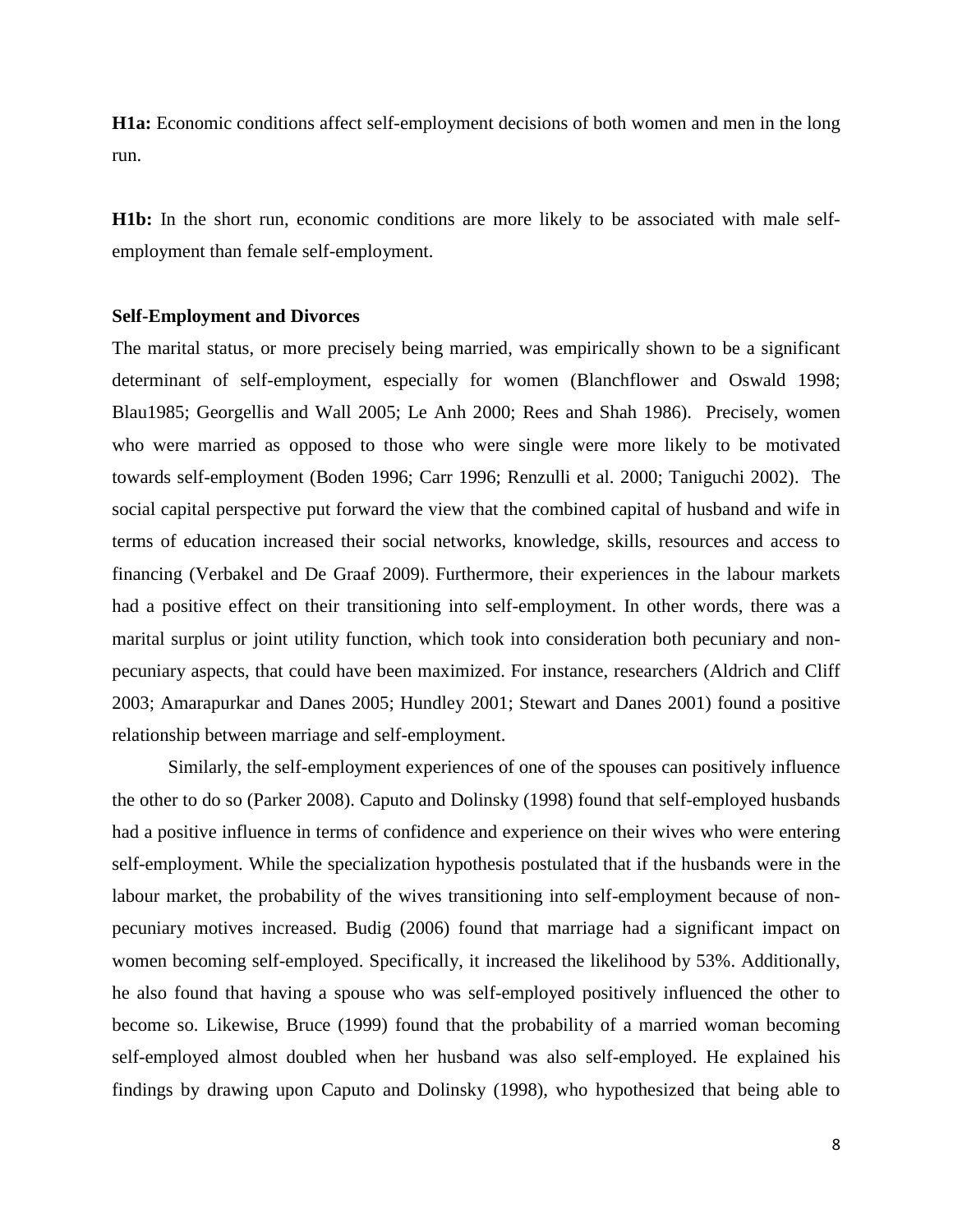benefit from the business skills of the husband and intra-family financial flows together reduced the risks associated with self-employment. Thus, the expected returns were larger. Overall, marital support decreased the burdens and demands of being self-employed (Carraco 1999). Due to the non-pecuniary and pecuniary motives, marriage can either respectively push or pull women into self-employment (Patrick et al. 2016).

However, all this can change as a consequence of divorce. Research has shown that during times of economic turmoil, there can be long lasting negative impacts on married couples (Edin and Kissane 2010; Hardie and Lucas 2010; Seccombe 2000; [White and Rogers 2000\)](https://www.ncbi.nlm.nih.gov/pmc/articles/PMC3116270/#R47) which can potentially affect their self-employment decisions and firm performance. For example, with divorces, the marital surplus no longer exists, marital assets are divided and family capital is reduced. Furthermore, the divorced man frequently has to bear the responsibilities of providing for his children from the previous marriage while at the same time providing for his new family (see Saridakis et al. 2014; Shapiro and Cooney 2007). Hence, the evidence above implies that marital losses may put the future prospects of their venture at risk and increase uncertainty which may lead to their seeking the certainties of paid employment. Also, divorce may have a great economic impact on a woman who loses her share in her husband's income and the marital economies of scale are no longer existent. In fact, the specialization hypothesis predicts that women will suffer a greater negative income shock resulting from divorce. However, it goes on to premise that this is so because men can utilize their own earnings and have greater labour market potential as during the marriage they usually develop their workplace human capital. In contrast, Keene and Reynolds (2005) found that because of family obligations more women, when compared to men, forwent the acquisitions of labour skills and experiences. This is termed the penalty of motherhood. However, since divorce increases the economic incentive to work, self-employment may be seen as a way of gaining work experience and related skills as well as supplementing alimony payments for women in the short run.

**H2a:** Divorce is negatively associated with female self-employment more than male selfemployment in the long run.

**H2b:** In the short run, divorce may have a positive effect on self-employment, especially for females.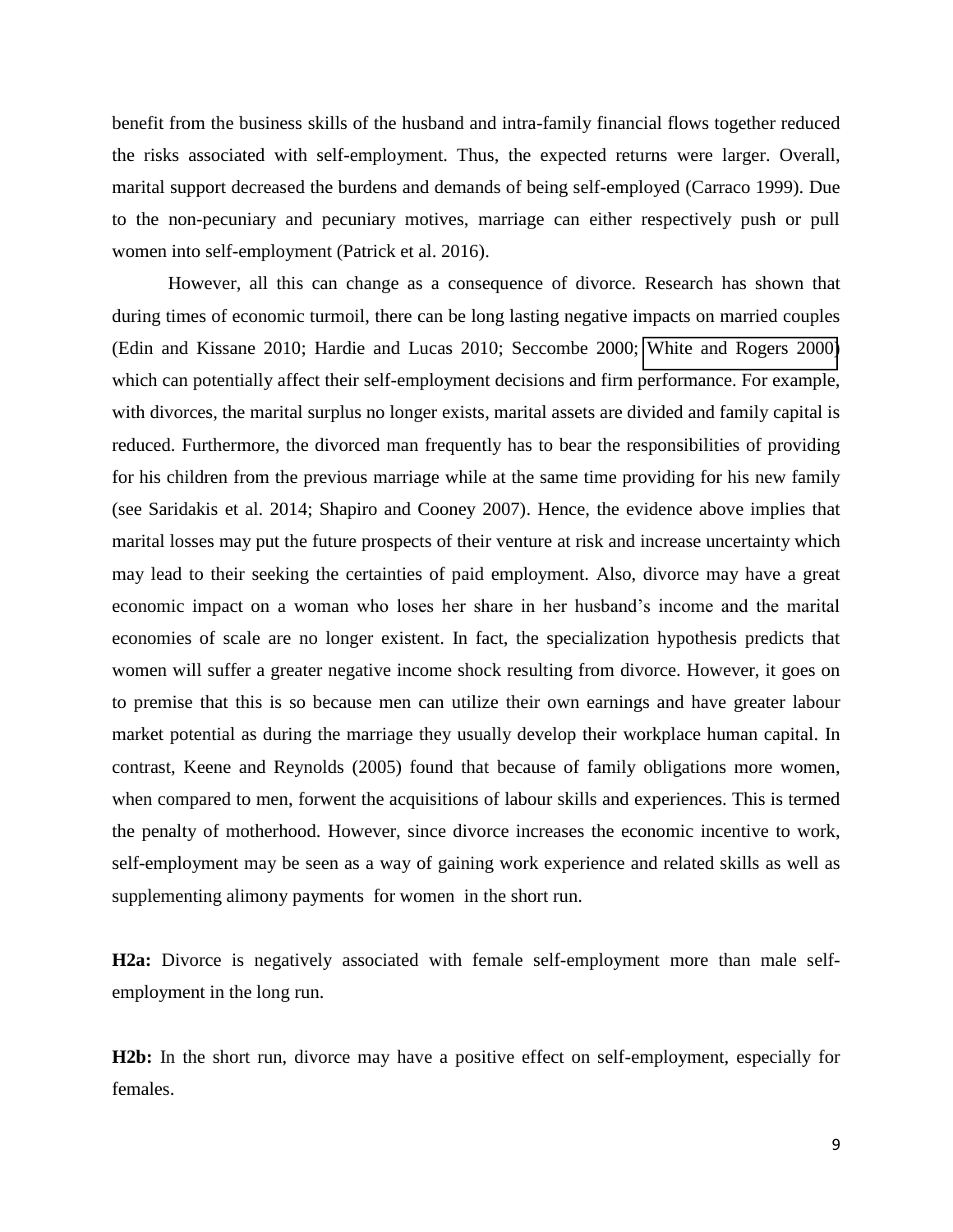#### **Summary of Literature Review and Hypotheses**

During economic recessions, individuals respond differently to the prevailing situation. The literature above highlighted the prosperity pull and the recession push hypotheses to elaborate on the responses by individuals. Studies have also shown that persons seek self-employment as necessity entrepreneurs above all other reasons during times of economic hardship, however we hypothesize that women and men react differently towards becoming self-employed during economic hardship. We also hypothesize that the impact of divorce leading to self-employment for women is different in the short run as opposed to the long run.

#### **Data**

#### **Self-Employment Rate**

We have self-employment, time-series data from 1977 to 2014 which were obtained from the Institute for National Statistics (the data used here includes the agricultural sector). Selfemployment was commonly used as a proxy for entrepreneurial activity. Similar to previous work, we calculated the self-employment rate by dividing the number of total self-employed, SER (Total) t by the total workforce. In like manner, we estimated the male, SER (Male) t, and female, SER (Female) t, self-employment rates by dividing the male and female self-employment numbers by their corresponding workforce numbers.

In Figure 1 we plotted the annual total, male and female, self-employment rates for the last four decades and it was revealed that until the mid-1980s, the Spanish female selfemployment rates were actually higher than those of the male. Since then, female waged employment activities started to increase substantially and at the same time, there was a precipitous free fall of the female self-employment rates. In fact, in Spain,a report by the OECD (2016) sighted that educated women earned 82% of what men earned (with the OECD average being 73%) which may explain a shift to a less risky sector. It was only until the early 2000's that the female self-employment rates started to stabilize. However, after the crisis, there was a decline in the female self-employment rates, but within recent years they were stabilized. In contrast, between the mid-1970's and the early-1990's the male self-employment rates only experienced small fluctuations, to then fall steadily before recovering in the mid-2000's. However, just after the mid-2000's was the epoch of the crisis and further pressures were put on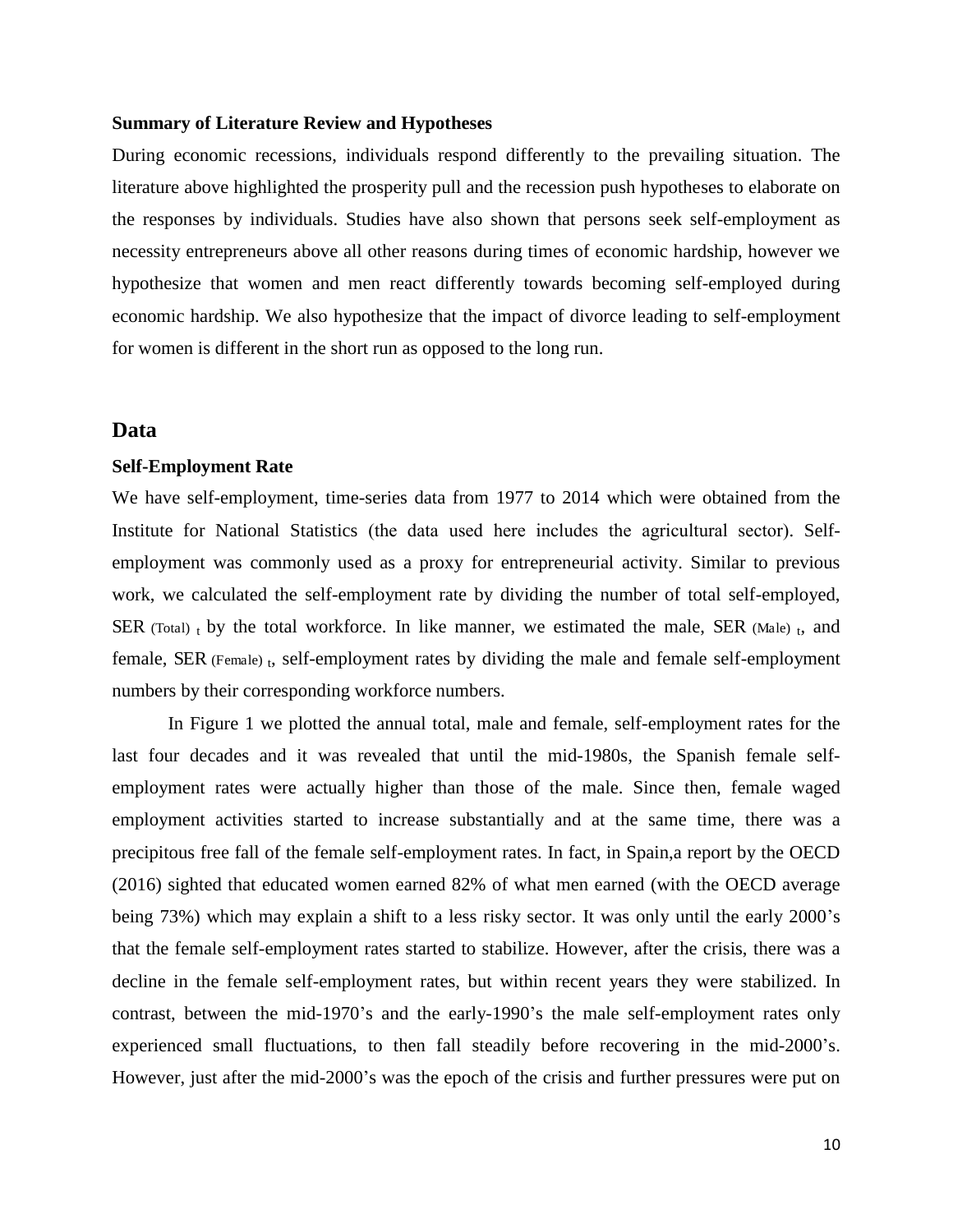enterprise activities. Regardless, since 2010, both the male and female self-employment rates have been increasing. However, the male self–employment rates have been increasing at thrice times the rates of the females  $(1.6\% \text{ versus } 0.5\%)^3$ .

[Figure 1 about here]

#### **Independent Socio-Economic Variables**

Similar to what was done as mentioned previously, we used the gender-specific unemployment rate (UNEM<sub>t</sub>), the ratio of self-employment to employee income (INCOM<sub>t</sub>) and the Gross Domestic Product per capita at constant prices  $(GDP_t)$ . We expected UNEM<sub>t</sub> and INCOM<sub>t</sub> to carry a positive sign, whereas,  $GDP_t$  could have carried either a positive (through the creation of opportunities as the economy grew) or a negative sign (since higher wages increased the opportunity cost of self-employment). We employed the divorce per 100 marriages  $(DIVR<sub>t</sub>)$ which was extracted from Eurostat, $4$  to capture changes in family circumstances and the potential effect that this may have had on self-employment decisions. Although divorce may have increased labour supply, especially for women (see Duncan and Hoffman 1985), the expected sign of  $DIVR_t$ , was expected to be negative in the long run because it was possibly driven by lower capital, network, and information sharing as well as time constraints that occurred after marriage dissolution. However, since the  $DIVR_t$  was available from 1981 and INCOM $_t$  due to methodological breaks provided comparable data up to 2011, we restricted our estimation sample to the period between 1981 and 2011. Table 1 below provides the summary statistics of the (unlogged) independent variables used in the regression.

[Table 1 about here]

<sup>&</sup>lt;sup>3</sup> Based on our estimates during 2011-2014.<br><sup>4</sup> The data on divorce and self-employment to employee income ratio are not distinguished by gender, due to data limitations available to us.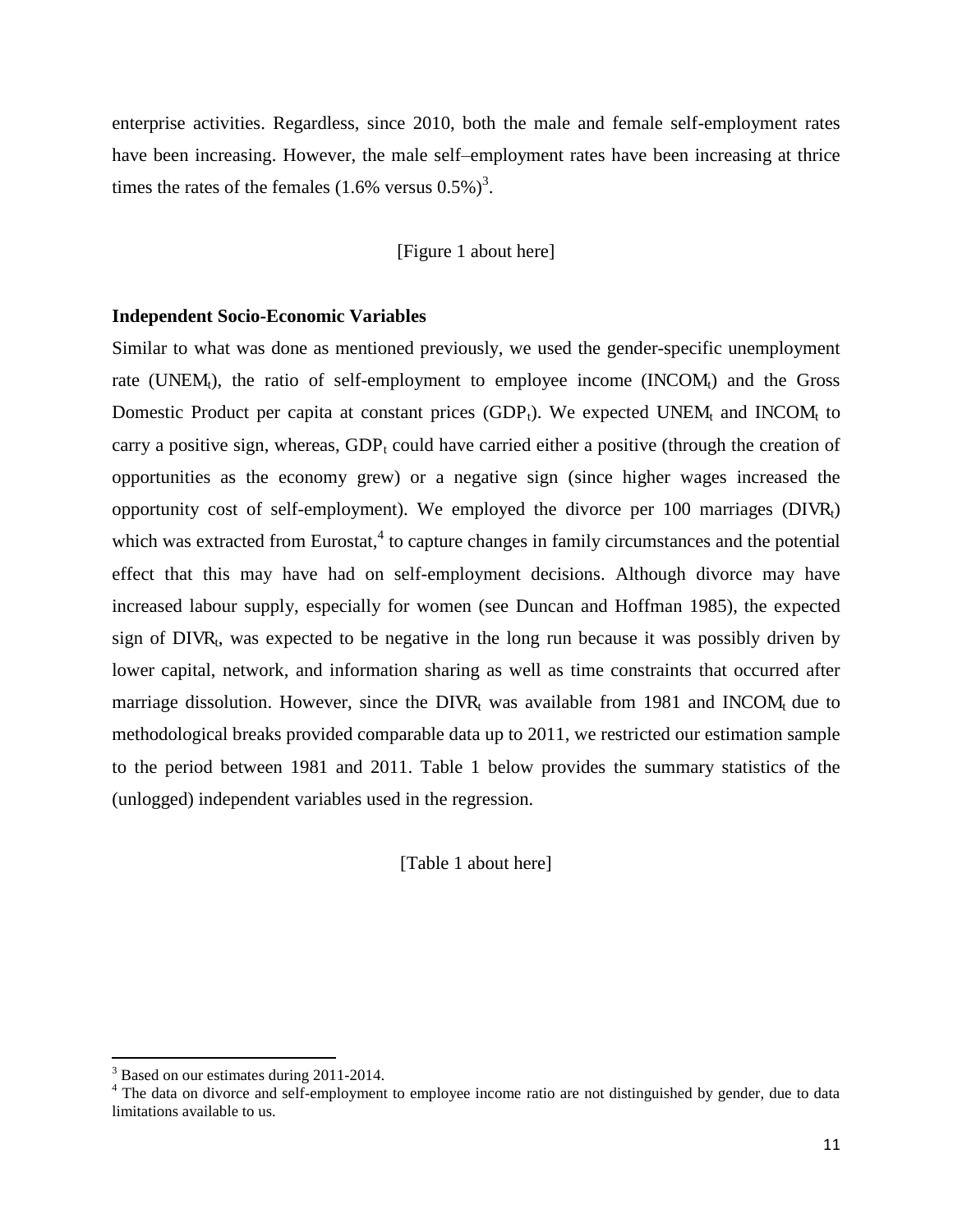#### **Statistical Approach**

 $\overline{a}$ 

OLS regression assumes stationary time-series. Hence, our first empirical task was to examine the order of integration of the natural logarithms of the variables (L denotes natural logarithms):  $LSER_t$ , LUNEM<sub>t</sub>, LINCOM<sub>t</sub>, LGDP<sub>t</sub>, and LDIVR<sub>t</sub>. In this paper, we used the Zivot and Andrews (1992) test where a series follows a unit root process. The latter test was used to avoid the problems that the traditional unit root tests, such the Augmented Dickey–Fuller (ADF) and Phillips and Perron (PP), encountered with structural breaks and as a result failed to reject the unit root hypothesis in such a series.<sup>5</sup> The results from the Zivot and Andrews (1992) tests are presented in Table 2. The results generally suggest that the variables become stationary after taking the first difference, so the variables are said to be integrated of order one, I(1).  $\delta$ 

#### [Table 2 about here]

We then proceeded to employ cointegration methodological analysis in order to have meaningful regressions with our I(1) variables. In order to interpret our estimated coefficients as elasticities, we considered a double-log regression model and used the vector autoregressive (VAR) methodology proposed by Pesaran and Pesaran (1997).<sup>7</sup> This approach allowed us to take into consideration the non-stationary properties of the data, maintain important long run information and avoid spurious correlations (see Entorf, 1997). The underlying VAR model did not contain deterministic trends, but contained unrestricted intercepts.<sup>8</sup>

To confirm the existence or the nonexistence of a long run relationship in the presence of a structural break, the Johansen cointegration analysis was complemented by estimating the residual based test proposed by Gregory and Hansen (G-H) (1996a). For example, one may argue

<sup>&</sup>lt;sup>5</sup> For example, González-Val and Marcén (2012), examining 16 European countries, show that shocks such as divorce-law reforms may affect divorce rates permanently.

<sup>&</sup>lt;sup>6</sup> We found that total unemployment rate may have been integrated of order 2 suggesting that unemployment was highly persistent in Spain. However, the gender specific unemployment rates provided evidence that the series may have been integrated of order 1. For the purpose of this work, we continued our analysis treating UNEM (Total) t as  $I(1)$ ..

 $T$ The model allowed for potential endogeneity between the self-employment rate and unemployment (see discussion in Thurik et al. 2008) where increased self-employment rates may have reduced subsequent unemployment rates. Indeed, the unemployment rate variable was found to react to disequilibrium (with p-value less than 0.01) suggesting that the assumption of weak exogeneity was valid or the other variables were treated as weakly exogenous. We also experimented by estimating a model that allowed for the divorce rate to be endogenous in the system since self-employment may have affected marital stability (Cameron et al. 1997). Our results remained generally robust to this specification.<br><sup>8</sup> The specification allows a linear time trend in the levels of the data.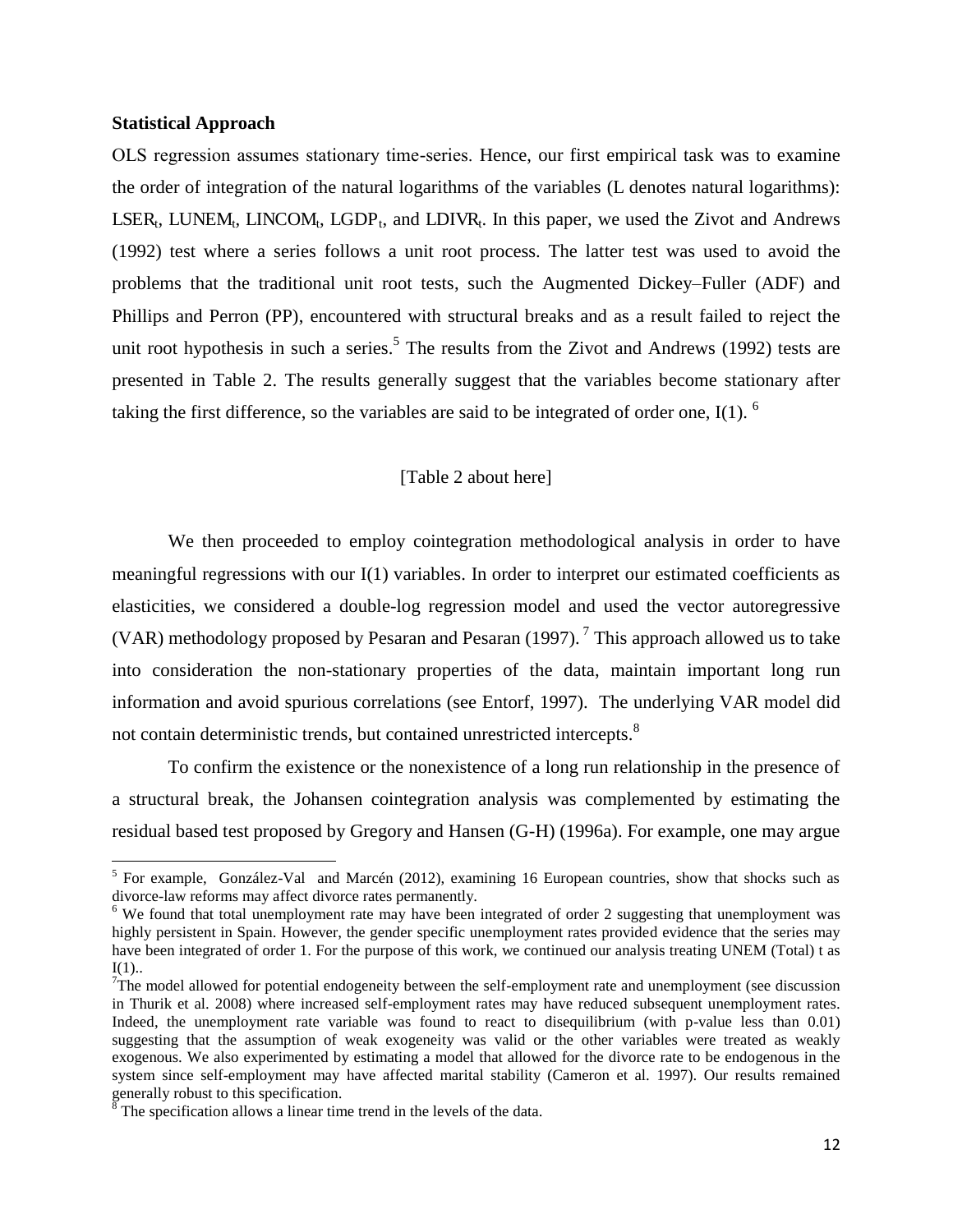that if the errors of the cointegrating regression captured an uncounted break, this may result in evidence against cointegration. The test was built on Zivot and Andrews (1992) and Perron (1989) and was the natural extension of their earlier work (Gregory and Hansen 1996b). Similar to unit root tests, which were discussed above, ignoring the potential existence of a break reduced the power of the Johansen cointegration test. The general G-H approach allowed for changes to the intercept, slope coefficients and trend coefficients. It also included the standard ADF test (=inf ADF) and Phillips and Ouliaris (1990)  $Z_t$  (= inf  $Z_t$ ) and  $Z_a$  (=inf  $Z_a$ ) statistics, and allowed for a one-time structural break of unknown timing. As discussed in Gregory and Hansen (1996b), the test statistics focused on the smallest values of the above statistics.

#### **Empirical Results**

 $\overline{\phantom{0}}$ 

#### **Testing for the Existence of a Long Run Relationship**

Table 3 summarizes the results of the Johansen<sup>9</sup> and Gregory-Hansen cointegration analysis (including one-lag chosen by t-statistics) for the self-employment models. The maximum eigenvalue statistic rejected the null hypothesis of no cointegrating vectors in favour of exactly one conintegrating vector (r=1) for the overall and gender-specific models. Similarly, the Gregory-Hansen structural break test provided further evidence in favour of cointegration among the variables of our study by rejecting the null hypothesis of no cointegration with the endogenously determined break.

The G-H results indicated that there was a potential structural break in the trend of the male and female self-employment series during the 1980's and/or 1990's. The potential breaks may have been related to the transitory period of the joining and accession of the European monetary union and employment protection legislation reforms that took place during these eras. The rejection of the null hypothesis of "no cointegration", however, does not necessarily imply that there is a break in the cointegrating vector. This is simply because the test has power against a time-invariant cointegrating relation (Gregory and Hansen 1996a). Importantly, both tests

 $9$  In order to determine the order of the VAR we ran an unrestricted VAR of order 4 by separating the endogenous and exogenous variables and including an intercept. The log-likelihood ratio (LR) statistics test selected order  $p=3$ for the overall and gender specific self-employment models.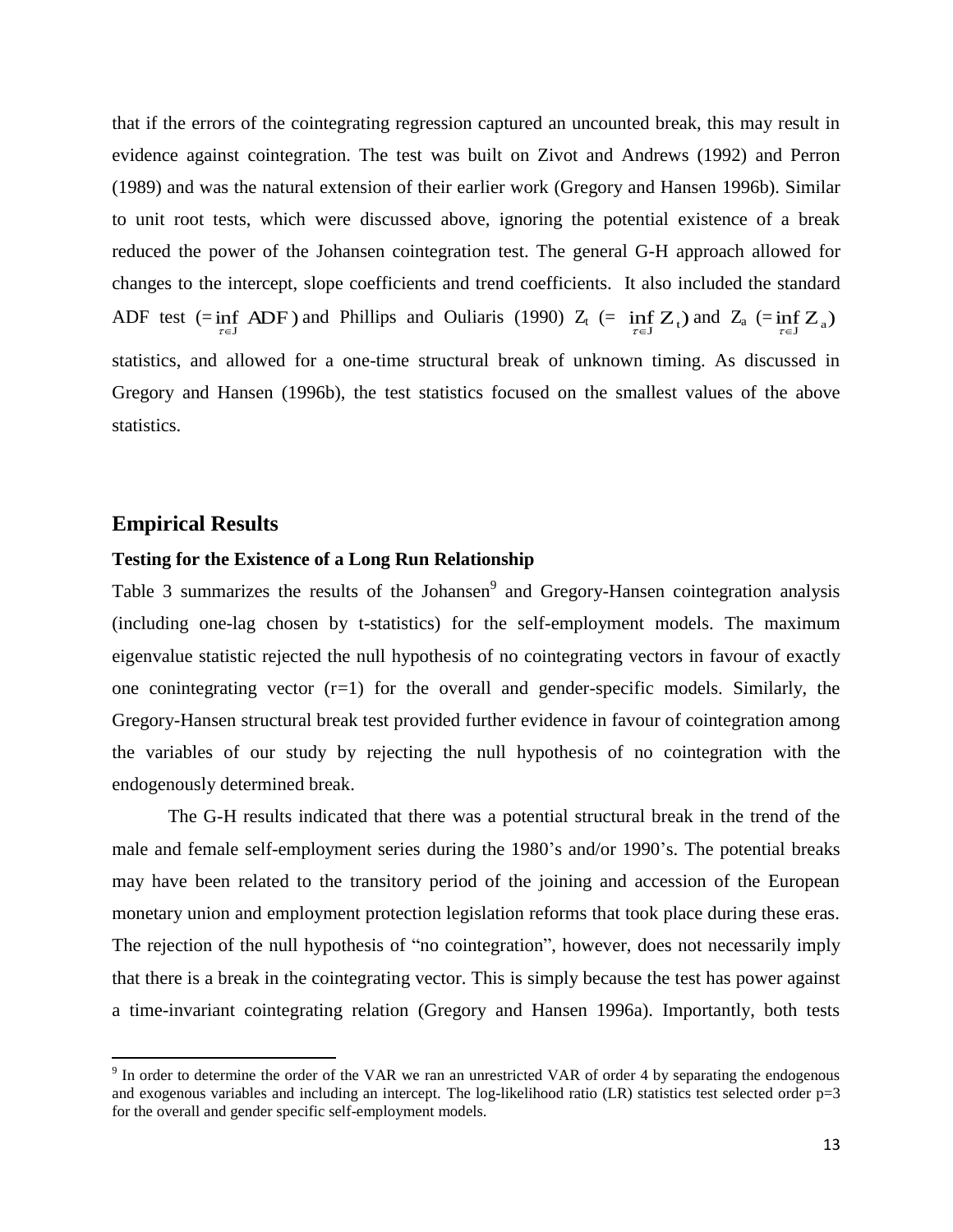provide strong evidence of the existence of a long run relationship between self-employment and socio-economic variables in Spain. The long run equations normalized on the log of selfemployment rate, LSER<sub>t</sub>, are presented and discussed below.

[Table 3 about here]

#### **Long-Run Estimates**

l

The Johansen test was normalized on the log of real self-employment  $(LSER_t)$  and the results are presented in Table  $4^{10}$  Specifically, they showed that for both the males and females the long run coefficients of unemployment and the ratio of self-employment to employees' earnings were positive, but on the other hand, the coefficients of GDP per capita and divorce rate were negative. Some interesting results emerged from the gender-specific models. Our results suggest that unemployment has similar long run effects in terms of direction for both the males and females in Spain  $(x^2(1) = 0.71[0.40])$ . Thus, these results give support for the recession push hypothesis.

The coefficient of the ratio of self-employment to employees' earnings was found to be positive and statistically significant for all the models. In particular, we found that a 10% increase in self-employment to employee income ratio increased the self-employment rates by about 11.7% and 13.9% for males and females, respectively. However, when we tested the null hypothesis that the coefficients were equal to each other, we found that the hypothesis could not be rejected  $(x^2(1) = 0.13[0.71])$ .

 $10$  Following the suggestion by the referee, we have also estimated the model including the fertility variable in the specification. For example, self-employment can be viewed as a strategy to solve the conflict between work and family life for women. Hence, mothers may choose to be self-employed in order to have greater flexibility in working hours, allowing them to spend more time with their children (Beutell 2007; Bianchi 2000; Hyytinen and Ruskanen 2007). Our results showed no long run or short run effects of fertility rate on male self-employment. In contrast, for females we found that the fertility rate had a positive and statistically significant long run elasticity of 1.273  $[x^2(1) = 5.2766, p=0.022]$ . However, the inclusion of this variable alters the relationship between the economic variables and self-employment, with the coefficient of GDP becoming statistically insignificant. We suspect that this is driven by a potentially strong relationship between fertility decision and growth prospects. Demographic data are better analyzed within panel data framework in which geographical variations and control for a wide range of other factors (for example, age of children, marital status, and presence of grandparents in the household) can be considered in the modelling specification. We therefore leave this important aspect for future research.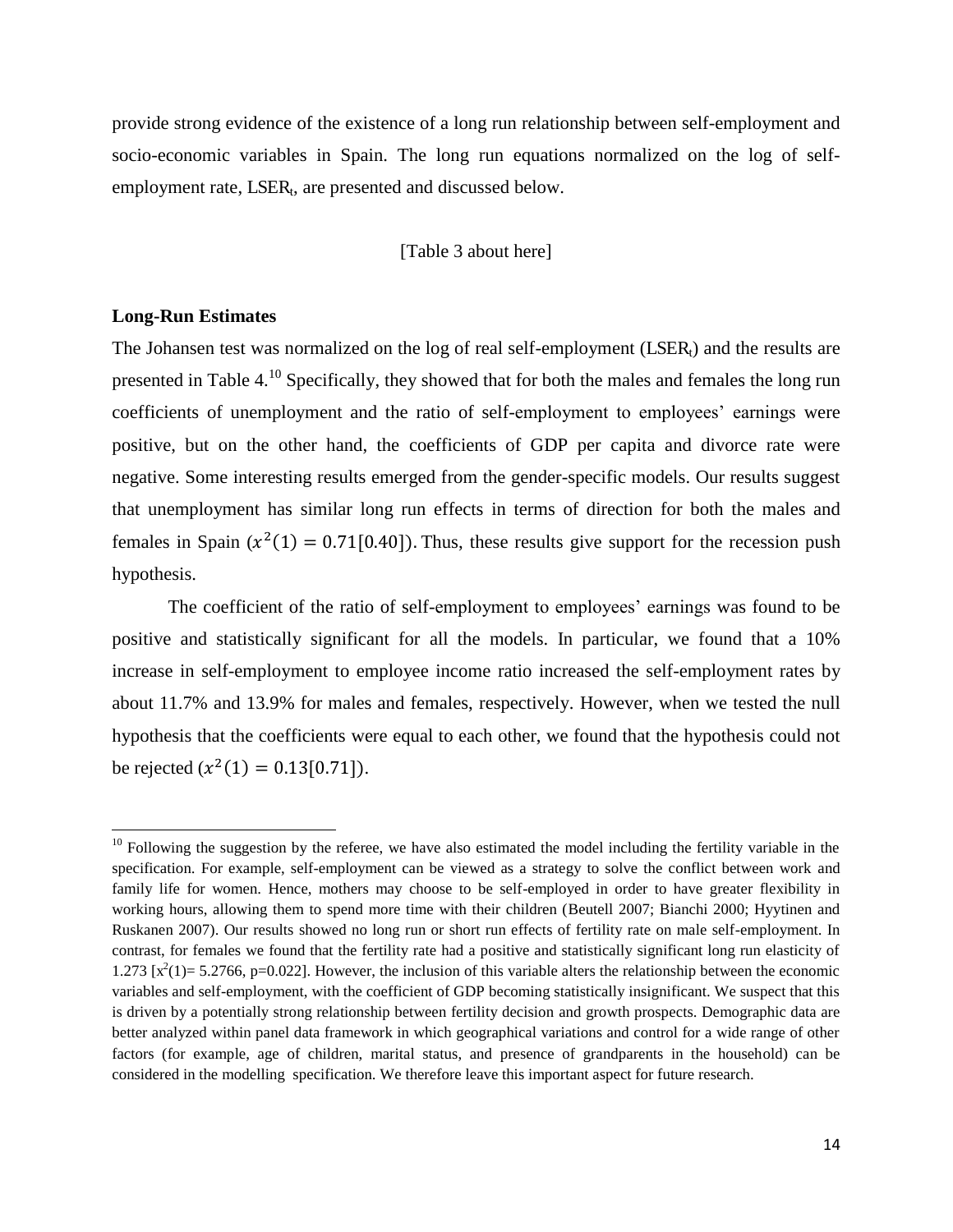As the state of the economy improves, as proxied by GDP per capita, both men and women will opt for paid employment, as evidenced by the negatively signed coefficient. Interestingly, we find that the effect of economic prosperity has a greater impact on the women as compared to the men, since the magnitude of the effect is thrice times greater. Moreover, suggesting that they are more likely than the men to exit self-employment to seek the security of suitably paid employment. The log-likelihood ratio statistic for testing the restriction that the GDP per capita coefficients are equal between the two genders is given by  $x^2(1) = 10.36$ , which is statistically significant, hence, this suggests that the restriction of the equality of the coefficients is rejected, and the effect differs in magnitude by gender.

#### [Table 4 about here]

The above findings suggest that women, during economic prosperity opt for the more attractive occupational choice which is paid-employment, since the opportunity cost of selfemployment is higher and more secure jobs are available. Similarly, Hughes (2006) found that, of the male and female entrepreneurs, while 71% of the males were opportunistic entrepreneurs this was so for only 53% of the females. This suggests that more men are opportunistic entrepreneurs, who are willing to take risks while the risk averseness of women makes them opt for the security of paid employment. In other words, men are more likely to be pulled into selfemployment, whereas women tend to be pushed into it out of necessity.

It must be noted that Saridakis et al. (2014) found in the long run that macroeconomic conditions of economic prosperity in the UK resulted in a negatively signed coefficient for women, and a positive one for men. Whereas our results reveal that the long run effect of adverse macroeconomic conditions is negative for both genders. The differing entrepreneurial choices made by men from the UK and Spain under similar economic conditions may suggest that there are some institutional and regulatory factors that may act as barriers to potential Spanish entrepreneurs. For example, according to the World Bank (2016) report, the United Kingdom ranked 17 and 19 respectively, whereas Spain's rankings in the same areas were 82 and 59, in "starting a business" and "getting a credit."

 Turning to family circumstances, the divorce variable was found to carry a negative sign which suggests that in the long run, divorces have a negative impact on the transition into self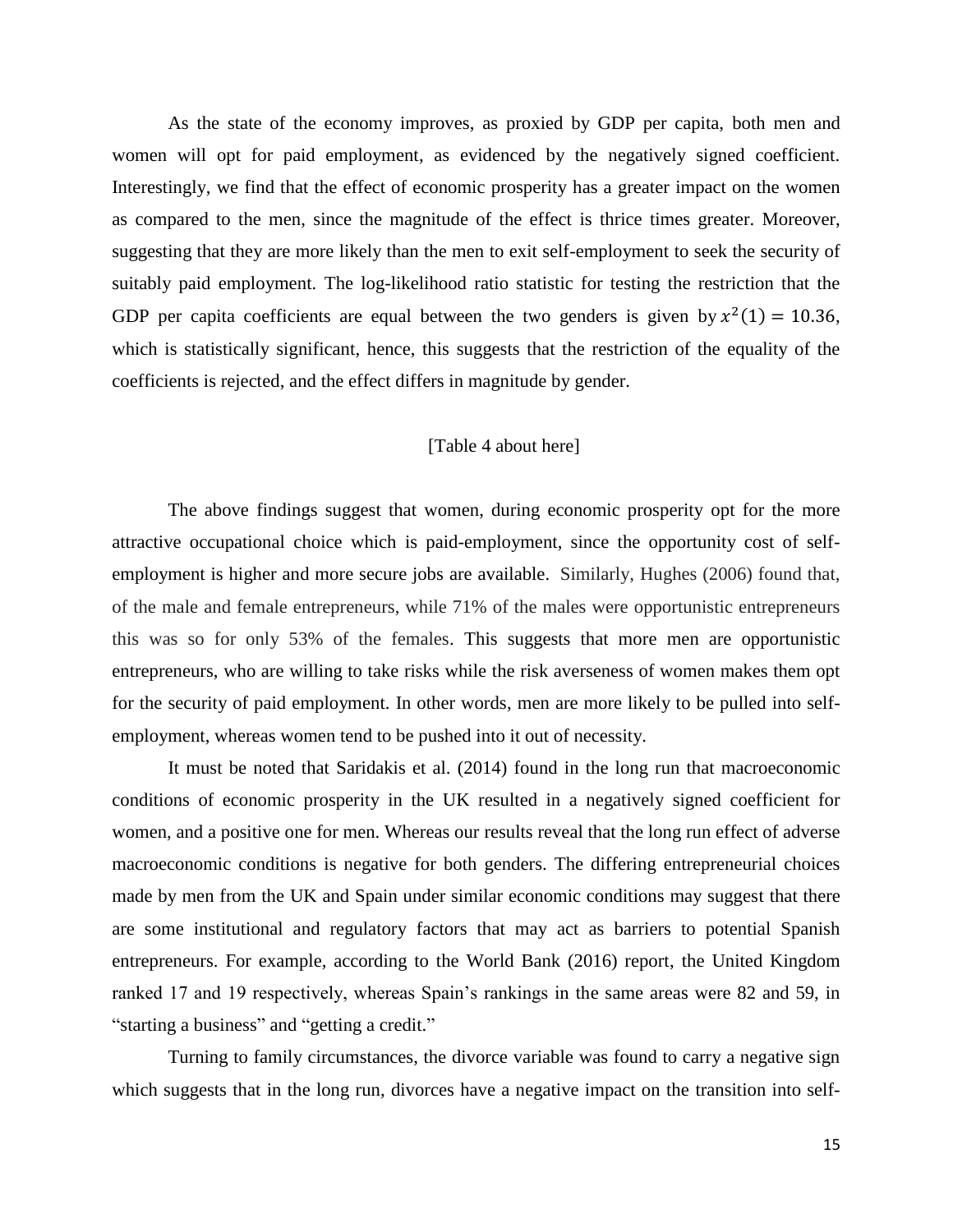employment. These results are consistent with the findings of researchers (Boden 1999; Carr 1996; Parker 2008; Saridakis et al. 2014) who stress the importance of marital status on the choice to become an entrepreneur. The interesting finding of this study, however, is that divorce has equally devastating consequences on male and female entrepreneurship. An  $x^2$  test variate with 1 degree of freedom suggests that the effects are similar in magnitude  $(x^2(1) =$  $0.65[0.42]$ .

To sum up, the long run estimates show that economic factors affect both men and women, providing support for H1a. Additionally, although our results find a negative link between self-employment and divorce, they fail to find any significant gender differences in their impact, as both are equally negatively impacted. The latter finding provides no gender support for H2a.

#### **Short Run Estimates**

Turning to the short run estimates of the self-employment model (Table 5), we found that the error correction terms for the total and gender-specific models were negative and statistically significant. Specifically, we found that a 10% shock away from the long run equilibrium in the current year was corrected by a 3.1% in the subsequent year. However, the error correction coefficient for the female self-employment model was found to be larger than the one for males, suggesting faster speed of convergence to equilibrium.

We also found the economic variables to have weak explanatory powers in the short run. It is possible that as a consequence of the adverse economic conditions, there is a lack of sufficient pull factors necessary for opportunistic self-employment which is more likely to operate in the short run. However, as the periods of economic decline were prolonged, the push factors came into prominence, as both men and especially women were pushed into selfemployment out of necessity. Only the unemployment rate was found to be statistically significant in the female equation. In contrast to the long run estimates, the short run coefficient of unemployment carried a negative sign. Thus, suggesting that females are deterred from becoming entrepreneurs in the short run because of economic hardship and uncertainty, but eventually they are pushed to self-employment if their high unemployment rates persist in the long run. Given these findings, we came across no evidence to support H1b.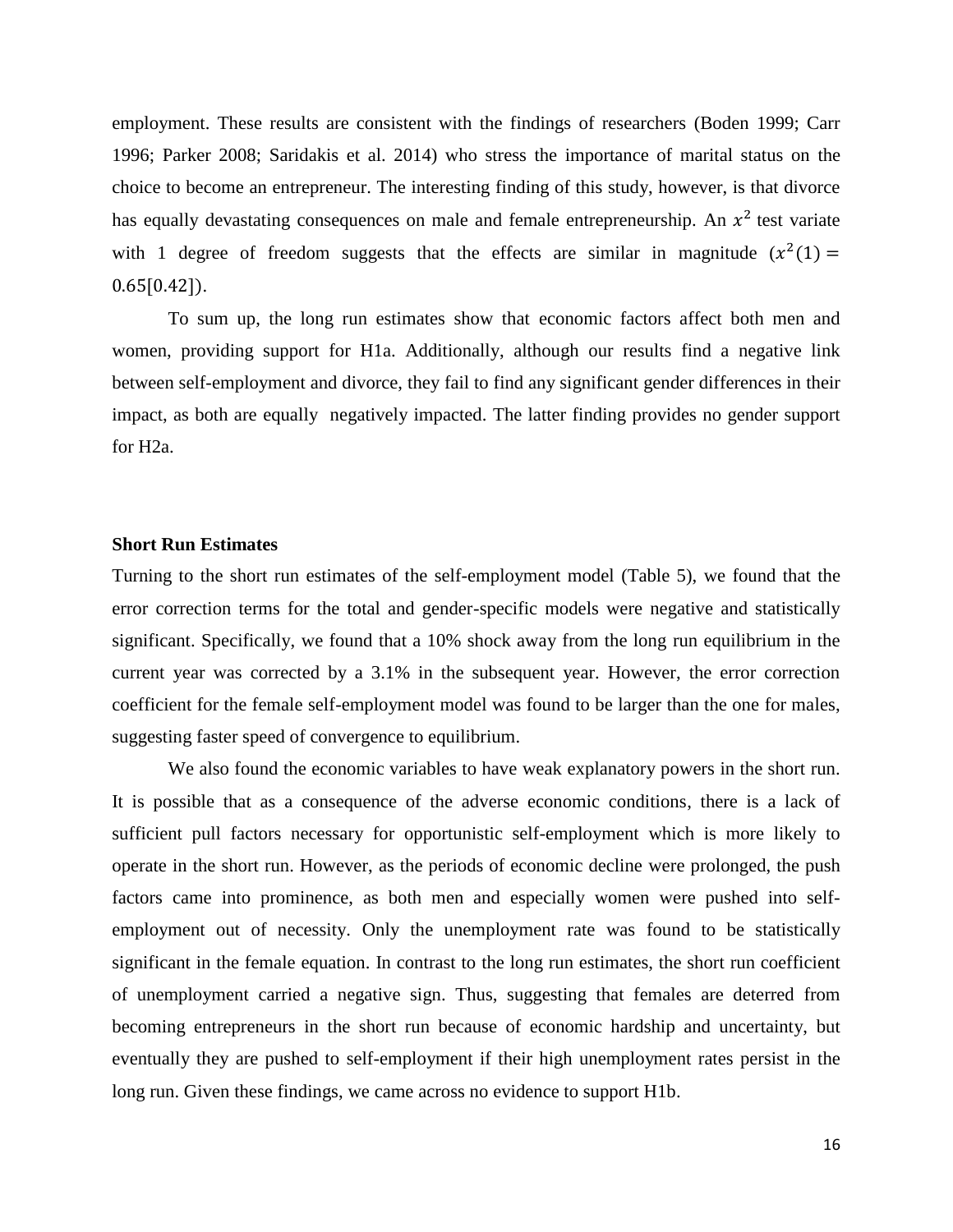In contrast to economic variables, the divorce rate was found to affect both males and females in the short run. In particular, this was positive and had a similar magnitude of effect for both genders. Perhaps, self-employment may constitute a means of adjustment to new personal circumstances and compensates for the loss of the spouse's income, but the effect may not be long-lasting. Given that this finding is applicable to both genders, thus, H2b is partially supported.

[Table 5 about here]

#### **Limitations**

Despite the new insights and debates that our study brings to the entrepreneurial literature, there are limitations. Firstly, self-employment attitude is a complex phenomenon that requires further theoretical and empirical attention. To this end, the use of large scale panel data may shed more light into the long run and short run dynamics of self-employment choices. Furthermore, it will also allow for the examination of specific disaggregate factors, such as sectoral compositions and regional differences. Secondly, the analysis does not consider the effect of dissolution of out of marriage arrangements such as cohabitation. Although cohabiting couples are more likely to separate than married ones (for example, Goodman and Greaves 2010), their financial condition is more likely to be better, as compared to that of the married person after separation.

#### **Conclusion and Policy Implications**

The prolonged state of an economic crisis may lead towards job losses, as such individuals may look to alternative ways to earn a living such as becoming self-employed. This paper employed cointegration analysis with and without structural breaks to investigate the existence and nature of the long and short run relationships among the self-employment (total, male and female) and socio-economic independent variables in Spain. The importance of this paper is to examine the nature of the relationship between adverse economic conditions and the self-employment decisions of men and women as well as to investigate how divorce affects women's selfemployment decisions in the short run and long run. Overall, our empirical results provide strong support for the viability of recession push hypothesis in the long term and to a lesser extent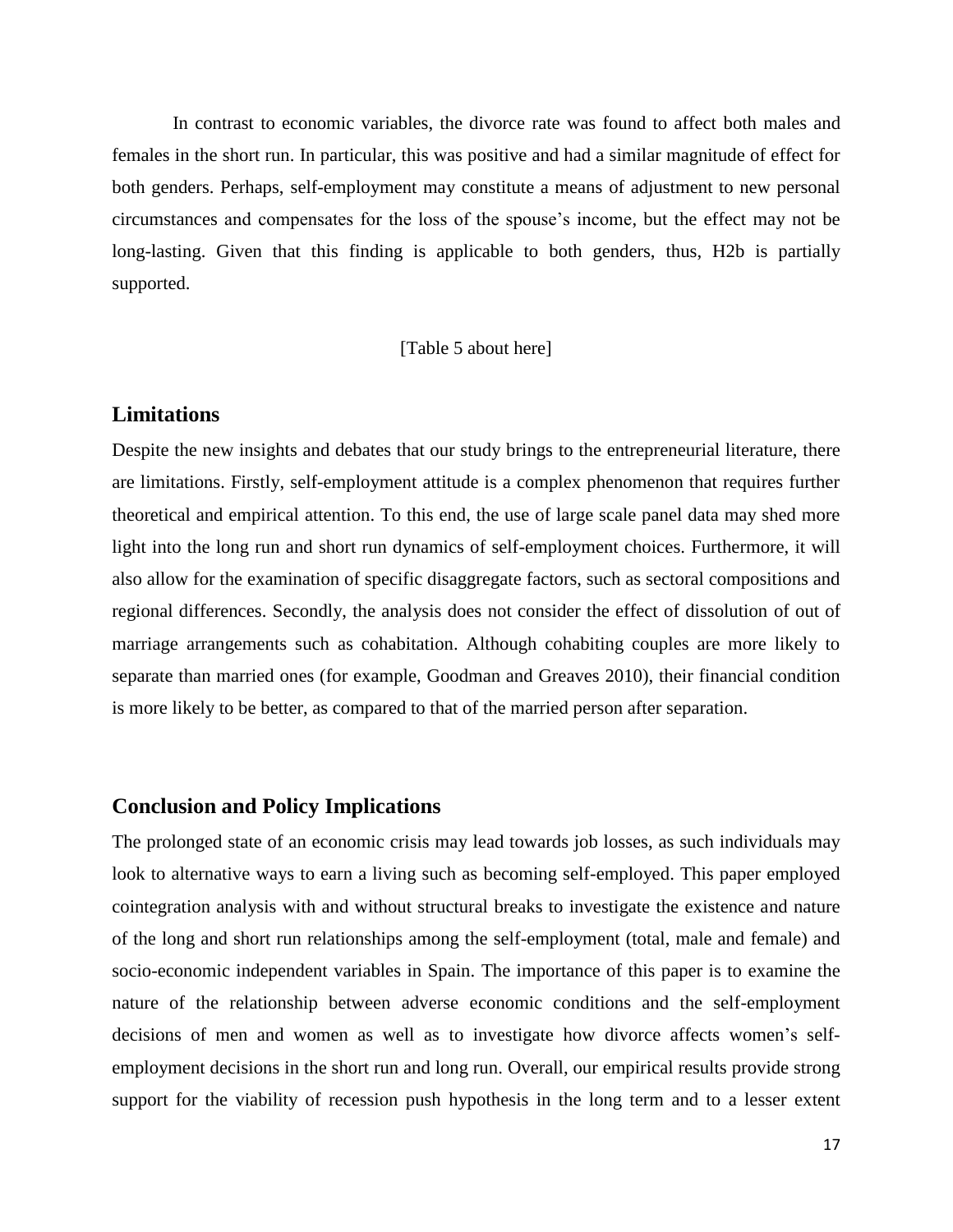prosperity pull hypothesis in the short term. Also, our study reveals that the ratio of selfemployment to employees' earnings and the unemployment rate both positively impact on the self-employment rates in the long run. However, as the state of the economy improves as proxied by GDP per capita, self-employment rates decline. In the short run, however, the results reveal that the latter economic variables are relatively weak in explaining self-employment rates. We also find that the divorce rates have an overall negative impact on the self-employment rates in the long run. In fact Wang and Parker (2014) put forward the view that the decline in the US self-employment rates could have been a consequence of the decline in the marriage rates.

The importance of our findings is that this information can be provided to policy makers, who promote self-employment opportunities, so that they can utilize it in their decision making processes. For instance, Aldrich and Cliff (2003) and Renzulli et al. (2000) postulated that the resource mobilization processes, which were a key determinant for self-employment were negatively impacted by divorces. As a consequence, this could have lead to the failure of start-up businesses. Hence the implication of the findings of the research is to provide support programs such as creating professional service firms to assist individuals to manage effectively the new role relationships that emanate out of divorce could be viable (Aldrich and Cliff 2003). This would auger well for the long run sustainability of the businesses that are created both during marriages and in circumstances of divorces. Additionally, programs can be introduced to allow for the development of the entrepreneurial mind-set. Essentially, the Spanish policy makers should initiate hybrid services that provide both financial (hard) and non-financial (soft) support, as both of these are negatively impacted by divorces (see Sheehan and Mc Namara 2015).

 Finally, further macro studies for different countries can explore different and interesting long run and short run patterns that can explain regional convergence in self-employment rates.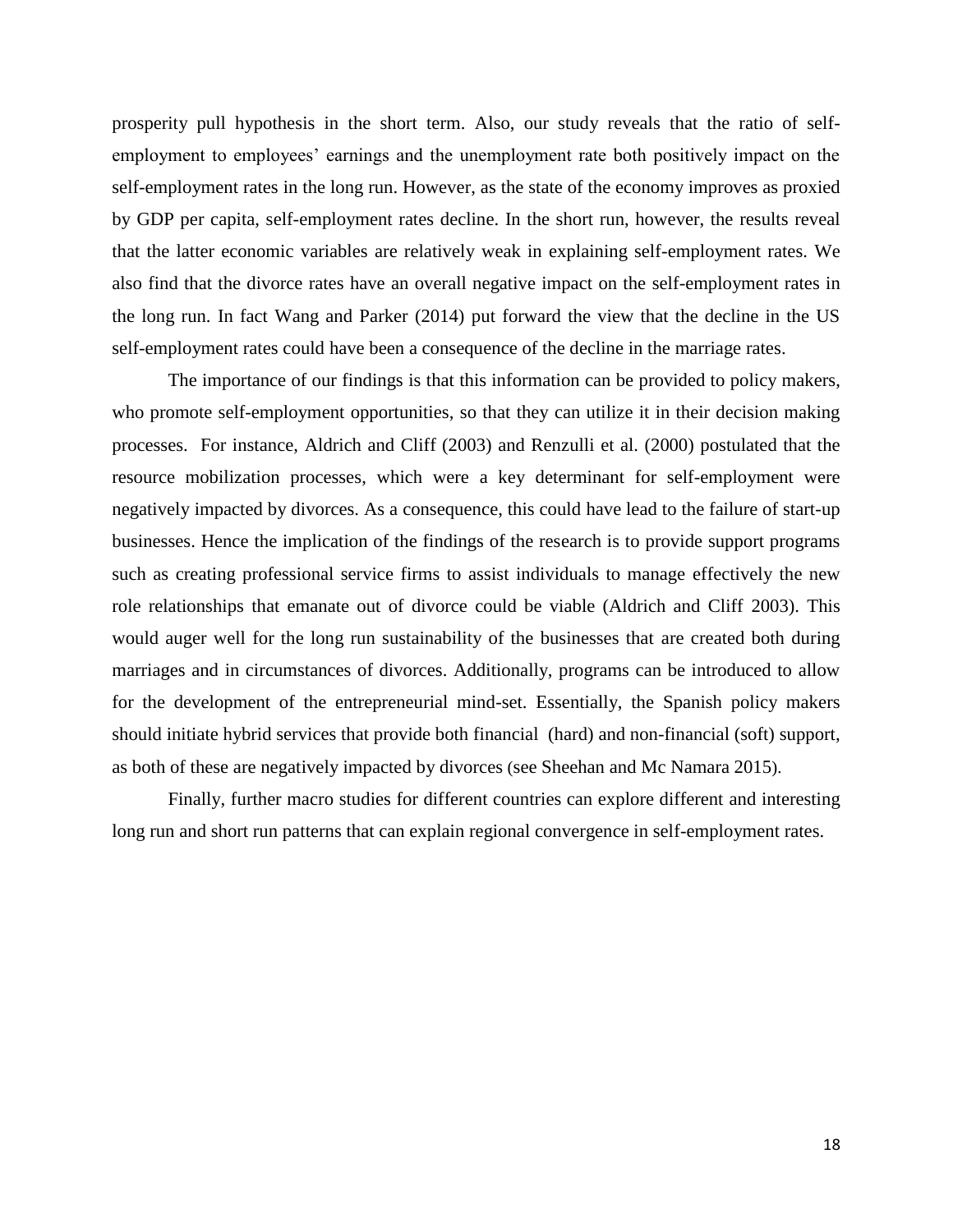### **Compliance with Ethical Standards**

This research received no grant from any funding agency. It has not been published elsewhere. This article does not contain any studies with human participants performed by any of the authors. The authors declare that they have no conflict of interest.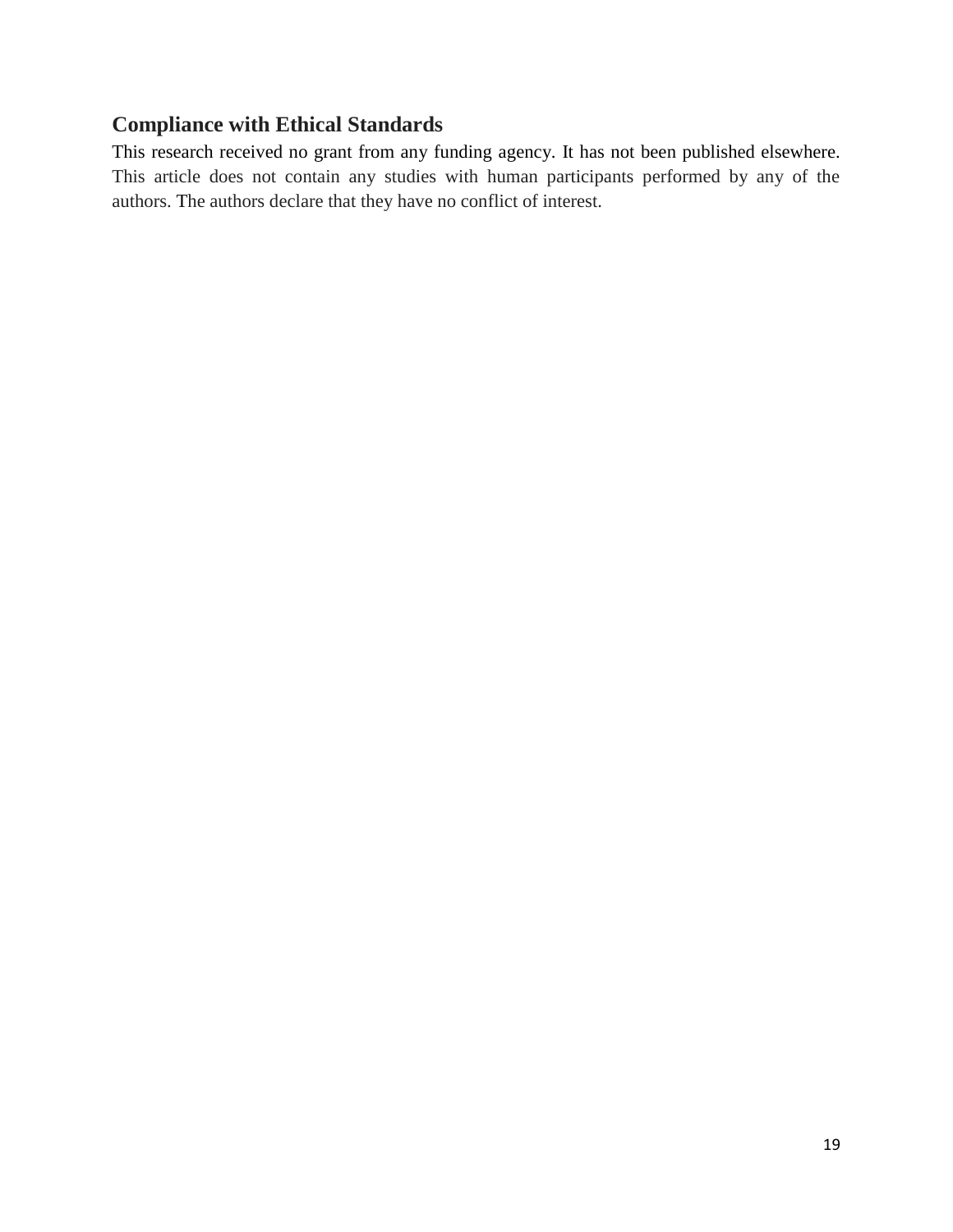#### **References**

Acs, Z. J., Arenius, P., Hay, M. and Minniti, M. (2005). 2004 Global entrepreneurship monitor. London UK and Babson Park, MA: London Business School and Babson College.

Alba-Ramirez, A. (1994). Self-employment in the midst of unemployment: the case of Spain and the United States. Applied Economics, 26(3), 189-204. doi:10.1080/00036849400000001

Aldrich, H. E. and Cliff, J. E. (2003). The pervasive effects of family on entrepreneurship: toward a family embeddedness perspective. Journal of Business Venturing, 18(5), 573-596. doi:10.1016/s0883-9026(03)00011-9

Allen, I.E., Elan N., Langowitz N. and Dean, M. (2007). Global Entrepreneurship Monitor Report on Women and Entrepreneurship. Babson College, MA.

Amarapurkar, S. S. and Danes, S. M. (2005). Farm Business-Owning Couples: Interrelationships among Business Tensions, Relationship Conflict Quality, and Spousal Satisfaction. Journal of Family and Economic Issues, 26(3), 419-441. doi:10.1007/s10834-005-5905-6

Amato, P. R. and Beattie, B. (2011). Does the unemployment rate affect the divorce rate? An analysis of state data 1960–2005. Social Science Research, 40(3), 705-715. doi:10.1016/j.ssresearch.2010.12.012

Arenius, P. and Minniti, M. (2005). Perceptual Variables and Nascent Entrepreneurship. Small Business Economics, 24(3), 233-247. doi:10.1007/s11187-005-1984-x

Audretsch, D., Thurik, R., Verheul, I. and Wennekers, S. (2002). Entrepreneurship: Determinants and Policy in a European-US Comparison. Economics of Science, Technology and Innovation. doi:10.1007/b109395

Bartolini, L., Gropas, R. and Triandafyllidou, A. (2016). Drivers of highly skilled mobility from Southern Europe: escaping the crisis and emancipating oneself. Journal of Ethnic and Migration Studies, 43(4), 652-673. doi:10.1080/1369183x.2016.1249048

Baumol, W. J. and Strom, R. J. (2007). Entrepreneurship and economic growth. Strategic Entrepreneurship Journal, 1(3-4), 233-237. doi:10.1002/sej.26

Beutell, N. J. (2007). Self-Employment, Work-Family Conflict and Work-Family Synergy: Antecedents and Consequences. Journal of Small Business & Entrepreneurship, 20(4), 325-334. doi:10.1080/08276331.2007.10593403

Bianchi, S. M. (2000). Maternal Employment and Time with Children: Dramatic Change or Surprising Continuity? Demography, 37(4), 401. doi:10.2307/2648068

Blanchflower, D. G. and Oswald, A. J. (1998). What Makes an Entrepreneur? Journal of Labor Economics, 16(1), 26-60. doi:10.1086/209881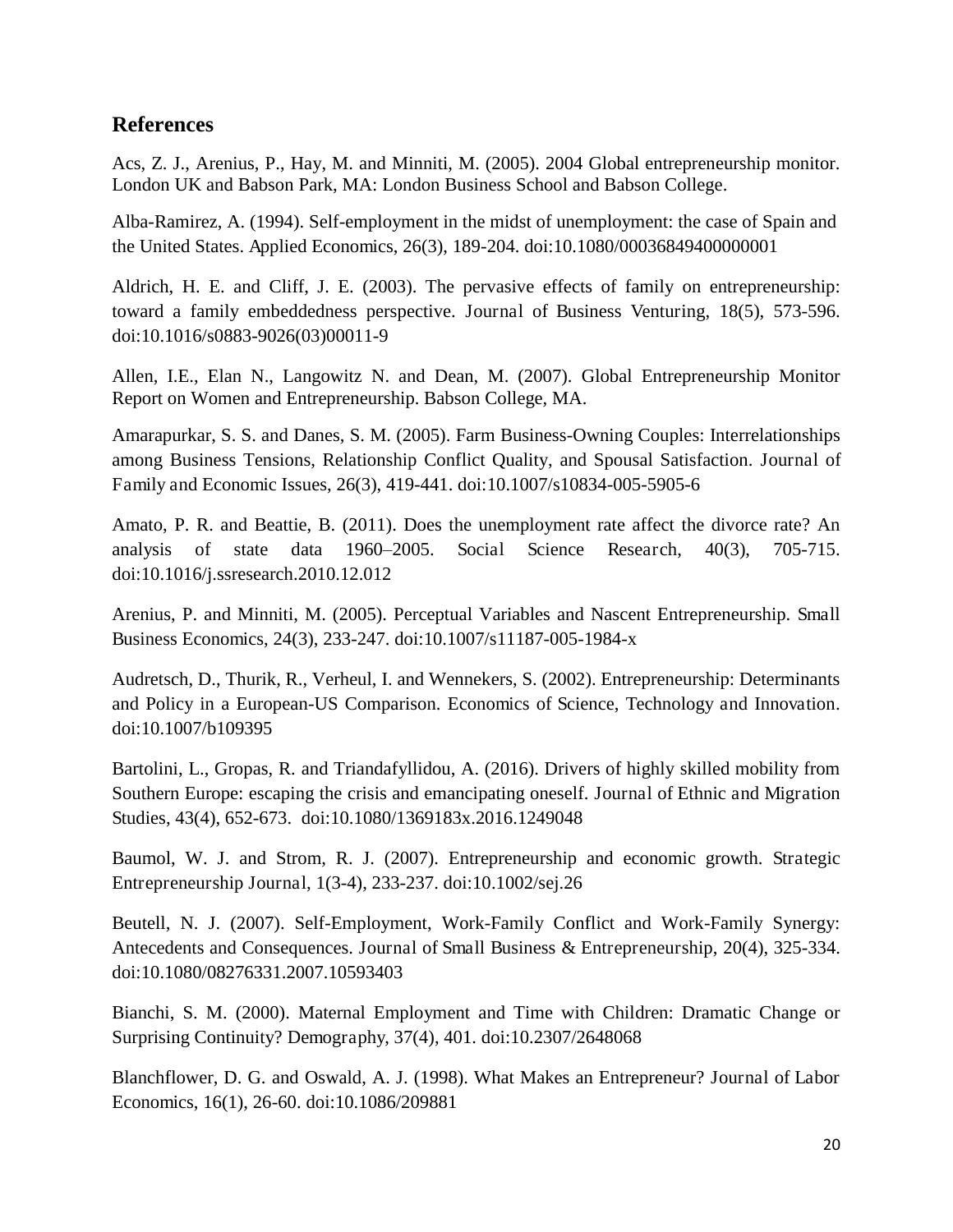Blanchflower, D.G. and Levin, A.T. (2015). Labor Market Slack and Monetary Policy, NBER Working Papers 21094, National Bureau of Economic Research, Inc. doi:10.3386/w21094

Blau, D. M. (1985). Self-Employment and Self-Selection in Developing Country Labor Markets. Southern Economic Journal, 52(2), 351. doi:10.2307/1059621

Boden, R. J. (1996). Gender and self-employment selection: An empirical assessment. The Journal of Socio-Economics, 25(6), 671-682. doi:10.1016/s1053-5357(96)90046-3

Boden, R. J. (1999). Flexible Working Hours, Family Responsibilities, and Female Self-Employment: Gender differences in Self-Employment Selection. American Journal of Economics and Sociology, 58(1), 71-83. doi:10.1111/j.1536-7150.1999.tb03285.x

Bruce, D. (1999). Do Husbands Matter? Married Women Entering Self-Employment. Small Business Economics, 13(4), 317-329. doi:10.1023/a:1008179214572

Budig, M. J. (2006). Intersections on the Road to Self-Employment: Gender, Family and Occupational Class. Social Forces, 84(4), 2223-2239. doi:10.1353/sof.2006.0082

Bumpass, L. L., Martin, T. C. and Sweet, J. A. (1991). The Impact of Family Background and Early Marital Factors on Marital Disruption. Journal of Family Issues, 12(1), 22-42. doi:10.1177/019251391012001003

Byrnes, J. P., Miller, D. C. and Schafer, W. D. (1999). Gender differences in risk taking: A metaanalysis. Psychological Bulletin, 125(3), 367-383. doi:10.1037//0033-2909.125.3.367

Cameron, A., Massey, C. and Tweed, D. (1997). New Zealand Small Business: A Review. Chartered Accountants Journal of New Zealand, 76(9), 4–12.

Caputo, R. K. and Dolinksky, A. (1998). Women's Choice to Pursue Self-Employment: The Role of Financial and Human Capital of Household Members. Journal of Small Business Management, 36(3), 8-17.

Carr, D. (1996). Two Paths to Self-Employment? Women's and Men's Self-Employment in the United States. Work and Occupations, 23(1), 26-53. doi:10.1177/0730888496023001003

Carrasco, R. (1999). Transitions to and from Self-employment in Spain: An Empirical Analysis. Oxford Bulletin of Economics and Statistics, 61(3), 315-341. doi:10.1111/1468-0084.00132

Casson, M. and Wadeson, N. (2007). The Discovery of Opportunities: Extending the Economic Theory of the Entrepreneur. Small Business Economics, 28(4), 285-300. doi:10.1007/s11187- 006-9037-7

Catron, P. (2014). Prosperity-pull or recession-push?: Mexican immigrant self-employment across the business cycle. California Center for Population Research (Online Working Paper Series) University of California Los Angeles. SSRN Electronic Journal. doi:10.2139/ssrn.2894473.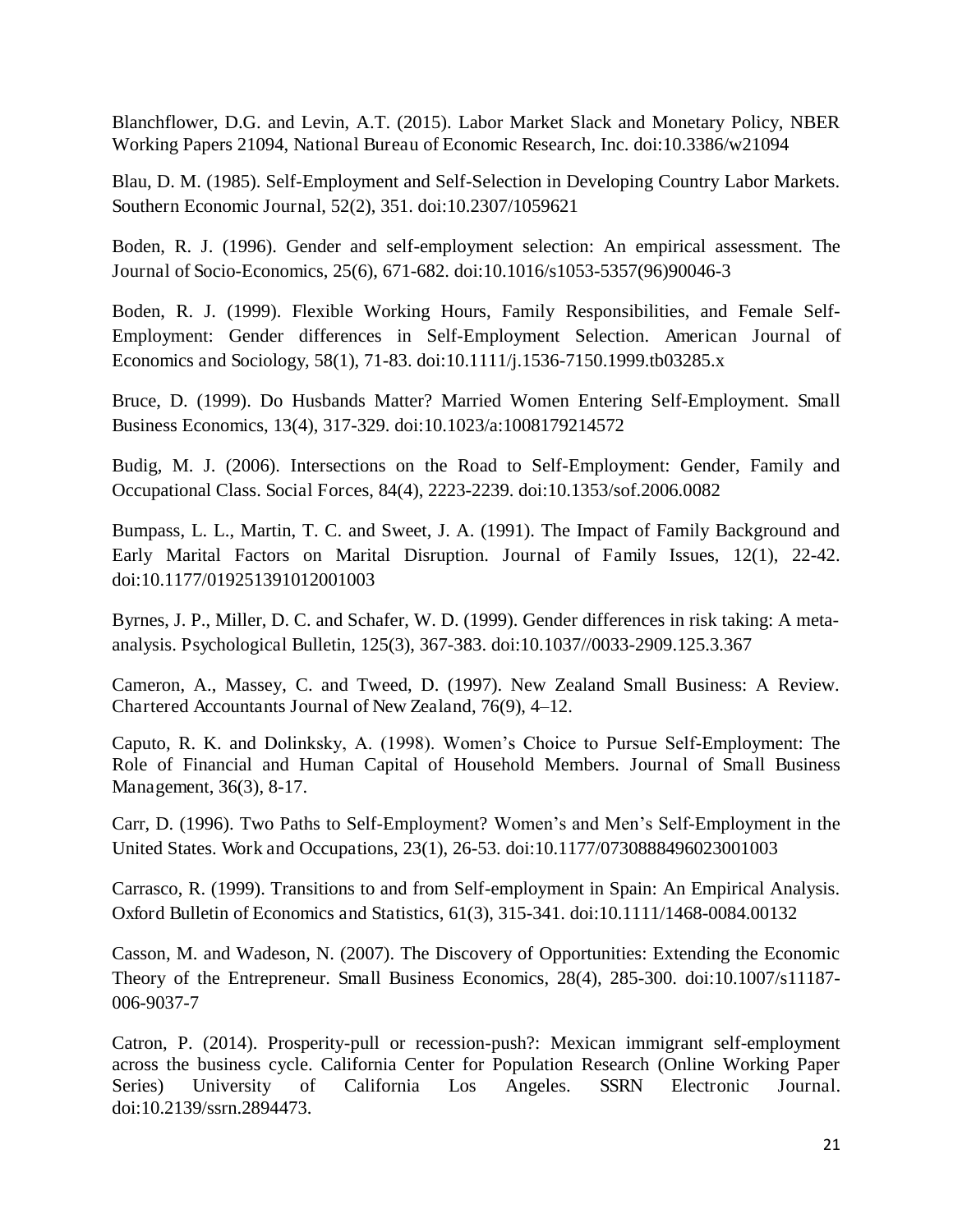Clark, K. and Drinkwater, S. (2000). Pushed out or pulled in? Self-employment among ethnic minorities in England and Wales. Labour Economics, 7(5), 603-628. doi:10.1016/s0927- 5371(00)00015-4

Congregado, E., Golpe, A. A. and Carmona, M. (2010). Is it a good policy to promote selfemployment for job creation? Evidence from Spain. Journal of Policy Modeling, 32(6), 828-842. doi:10.1016/j.jpolmod.2010.09.001

Congregado, E., Golpe, A.A. and Parker, S.C. (2012). The dynamics of entrepreneurship: hysteresis, business cycles and government policy. Empirical Economics 43,1239-1261. doi:10.1007/s00181-011-0516-6

Cowling, M. and Mitchell, P. (1997). The Evolution of U.K. Self-Employment: A Study of Government Policy and the Role of the Macroeconomy. The Manchester School, 65(4), 427-442. doi:10.1111/1467-9957.00073

Cowling, M., Taylor, M. and Mitchell, P. (2004). Job Creators. The Manchester School, 72(5), 601-617. doi:10.1111/j.1467-9957.2004.00411.x

D'Arcy, C. and Gardiner, K. (2014). Just the Job – Or a Working Compromise? The Changing Nature of Self-Employment in the UK, London: Resolution Foundation (May).

Dawson, C.J., Henley, A. and Latreille, P.L. (2009). Why Do Individuals Choose Self-Employment? IZA Discussion Paper 3974.

DeMartino, R. and Barbato, R. (2003). Differences between women and men MBA entrepreneurs: exploring family flexibility and wealth creation as career motivators. Journal of Business Venturing, 18(6), 815 – 832. doi:10.1016/s0883-9026(03)00003-x

Duncan, G. J. and Hoffman, S. D. (1985). A Reconsideration of the Economic Consequences of Marital Dissolution. Demography, 22(4), 485. doi:10.2307/2061584

Edin, K. and Kissane, R. J. (2010). Poverty and the American Family: A Decade in Review. Journal of Marriage and Family, 72(3), 460-479. doi:10.1111/j.1741-3737.2010.00713.x

Entorf, H. (1997). Random walks with drifts: Nonsense regression and spurious fixed-effect estimation. Journal of Econometrics, 80(2), 287-296. doi:10.1016/s0304-4076(97)00041-9

Eurostat, (2017). Unemployment in the EU regions in 2016. http://ec.europa.eu/eurostat/documents/2995521/8008016/1-27042017-AP-EN.pdf/6617d81fe62f-4063-9393-a74703badad4

GEM (2003). GEM Global Report, Babson College: Babson Park

Georgellis, Y. and Wall, H. J. (2005). Gender differences in self-employment. International Review of Applied Economics, 19(3), 321-342. doi:10.1080/02692170500119854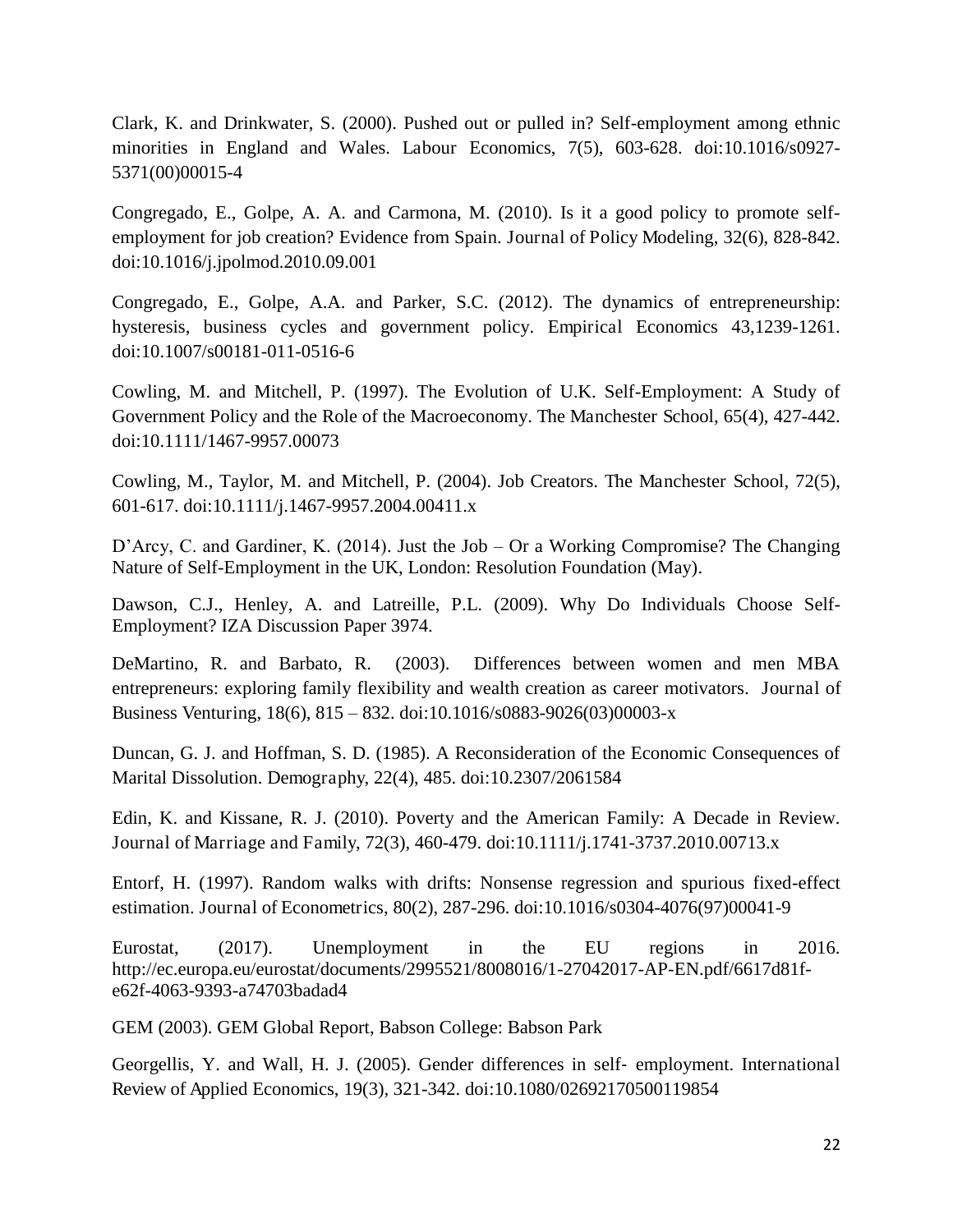Glocker, D. and Steiner, V. (2007). Self-Employment:A Way to End Unemployment? Empirical Evidence from German Pseudo-Panel Data, IZA Discussion Paper No. 2561.

Giousmpasoglou, C. and Koniordos, S.K. (2017). Brain drain in higher education in Europe: current trends and future perspectives. In: Giousmpasoglou, C., Marinakou, E. and Paliktzoglou, V., eds. Brain Drain in Higher Education: The Case of the Southern European Countries and Ireland. New York: Nova Science Publishers. http://eprints.bournemouth.ac.uk/28702/1/Chapter.ID\_47546\_6x9-1-edited.pdf

González Menéndez, M.C. and Cueto, B. (2015). Business Start-Ups and Youth Self-Employment in Spain: A Policy Literature Review, STYLE Working Papers, STYLE-WP7.1/ES. CROME, University of Brighton, Brighton. [http://www.style-research.eu/publications/working](http://www.style-research.eu/publications/working-papers)[papers.](http://www.style-research.eu/publications/working-papers)

González, L. and Viitanen, T. K. (2009). The effect of divorce laws on divorce rates in Europe. European Economic Review, 53(2), 127-138. doi:10.1016/j.euroecorev.2008.05.005

González-Val, R., and Marcén, M. (2012). Breaks in the breaks: An analysis of divorce rates in Europe. International Review of Law and Economics, 32(2), 242-255. doi:10.1016/j.irle.2012.01.005

González-Val, R. and Marcén, M. (2017). Divorce and the business cycle: a cross-country analysis. Review of Economics of the Household, 15(3), 879-904. doi:10.1007/s11150-016-9329 x

Goodman, A. and Greaves, E. (2010). Cohabitation, Marriage and Relationship Stability. IFS Briefing Note, BN107. doi:10.1920/bn.ifs.2010.00107

Greene, F. J., Han, L.and Marlow, S. (2011). Like Mother, Like Daughter? Analyzing Maternal Influences Upon Womens Entrepreneurial Propensity. Entrepreneurship Theory and Practice, 37(4), 687-711. doi:10.1111/j.1540-6520.2011.00484.x

Gregory, A. W. and Hansen, B. E. (1996a). Residual-based tests for cointegration in models with regime shifts. Journal of Econometrics, 70(1), 99-126. doi:10.1016/0304-4076(69)41685-7

Gregory, A. W and Hansen, B. E. (1996b). PRACTITIONERS CORNER: Tests for Cointegration in Models with Regime and Trend Shifts. Oxford Bulletin of Economics and Statistics, 58(3), 555-560. doi:10.1111/j.1468-0084.1996.mp58003008.x

Greiff, J. V. (2009). Displacement and self-employment entry. Labour Economics, 16(5), 556- 565. doi:10.1016/j.labeco.2009.02.005

Hamilton, R. T. (1989). Unemployment and Business Formation Rates: Reconciling Time-Series and Cross-Section Evidence. Environment and Planning A, 21(2), 249-255. doi:10.1068/a210249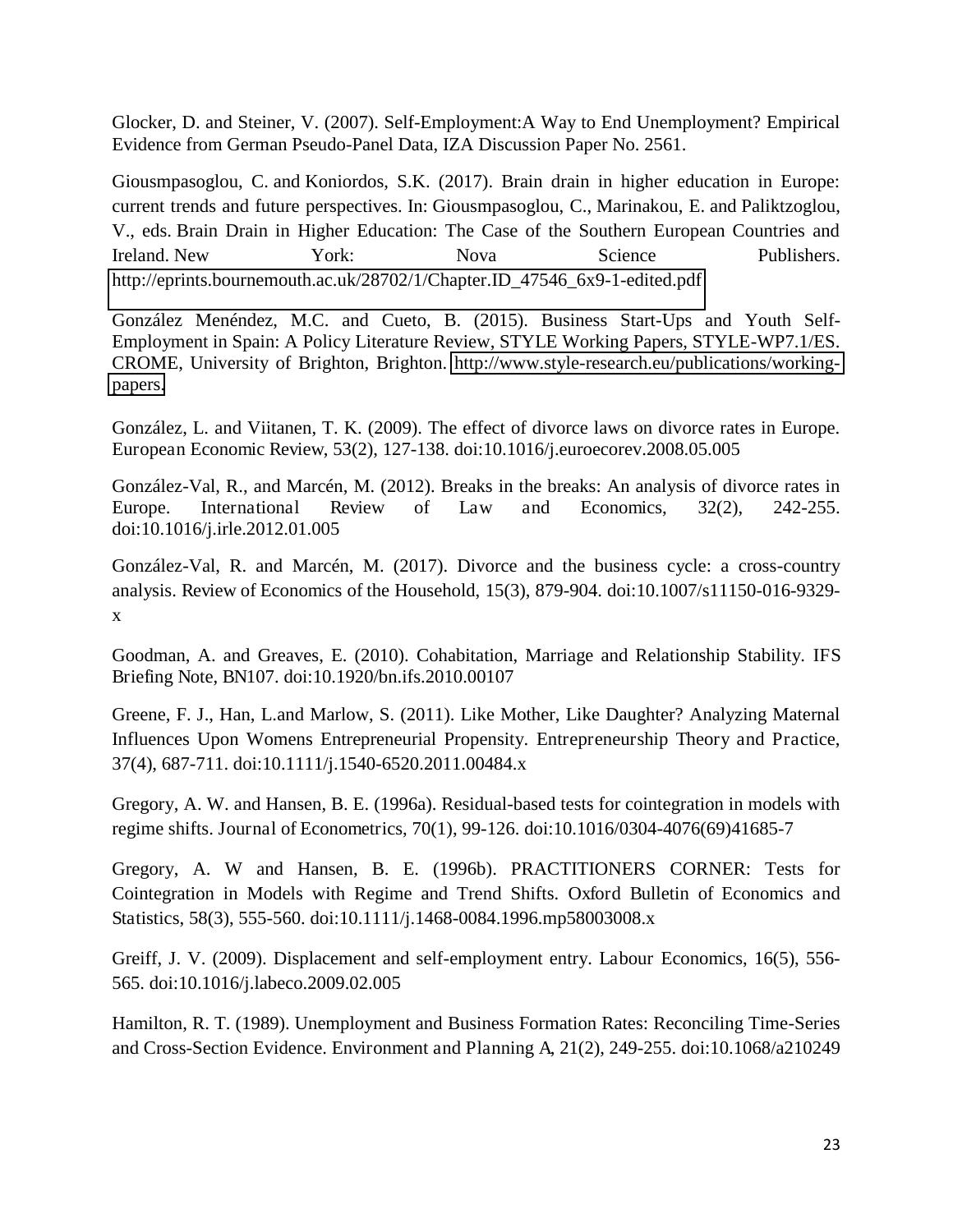Hansen, K. T. (2005). Getting Stuck in the Compound: Some Odds against Social Adulthood in Lusaka, Zambia. Africa Today, 51(4), 3-16. doi:10.1353/at.2005.0039

Hardie, J. H. and Lucas, A. (2010). Economic Factors and Relationship Quality Among Young Couples: Comparing Cohabitation and Marriage. Journal of Marriage and Family, 72(5), 1141- 1154. doi:10.1111/j.1741-3737.2010.00755.x

Hartog, J., Ferrer-I-Carbonell, A. and Jonker, N. (2002). Linking Measured Risk Aversion to Individual Characteristics. Kyklos, 55(1), 3-26. doi:10.1111/1467-6435.00175

Hatfield, I. (2015), Self-Employment in Europe, London: Institute for Public Policy Research. http://www.ippr.org/publications/self-employment-in-europe

Hughes, K. D. (2006). Exploring Motivation and Success Among Canadian Women Entrepreneurs. Journal of Small Business & Entrepreneurship, 19(2), 107-120. doi:10.1080/08276331.2006.10593362

Hellerstein, J. K., Morrill, M. S. and Zou, B. (2013). Business cycles and divorce: Evidence from microdata. Economics Letters, 118(1), 68-70. doi:10.1016/j.econlet.2012.09.014

Hundley, G. (2001). Male/Female Earnings Differences in Self-Employment: The Effects of Marriage, Children, and the Household Division of Labor. Industrial and Labor Relations Review, 54(1), 95-104. doi:10.2307/2696034

Hyytinen, A. and Ruuskanen, O. (2007). Time Use of the Self-Employed. Kyklos, 60(1), 105- 122. doi:10.1111/j.1467-6435.2007.00361.x

Jalovaara, M. (2003). The Joint Effects of Marriage Partners Socioeconomic Positions on the Risk of Divorce. Demography, 40(1), 67-81. doi:10.2307/3180812

Jiménez-Rubio, D., Garoupa, N. and Rosales, V. (2016). Explaining divorce rate determinants: new evidence from Spain. Applied Economics Letters, 23(7), 461-464. doi:10.1080/13504851.2015.1064070

Keene, J. R. and Reynolds, J. R. (2005). The Job Costs of Family Demands. Journal of Family Issues, 26(3), 275-299. doi:10.1177/0192513x04270219

Kepler, E. and Shane, S. (2007). Are male and female entrepreneurs really that different? US Small Business Administration Office of Advocacy Working Paper, No.309

Kirkwood, J. and Tootell, B. (2008). Is entrepreneurship the answer to achieving work–family balance? Journal of Management & Organization, 14(03), 285-302. doi:10.1017/s183336720000328x

 Le, A. T. (2000). The Determinants of Immigrant Self-Employment in Australia. International Migration Review, 34(1), 183-214. doi:10.2307/2676017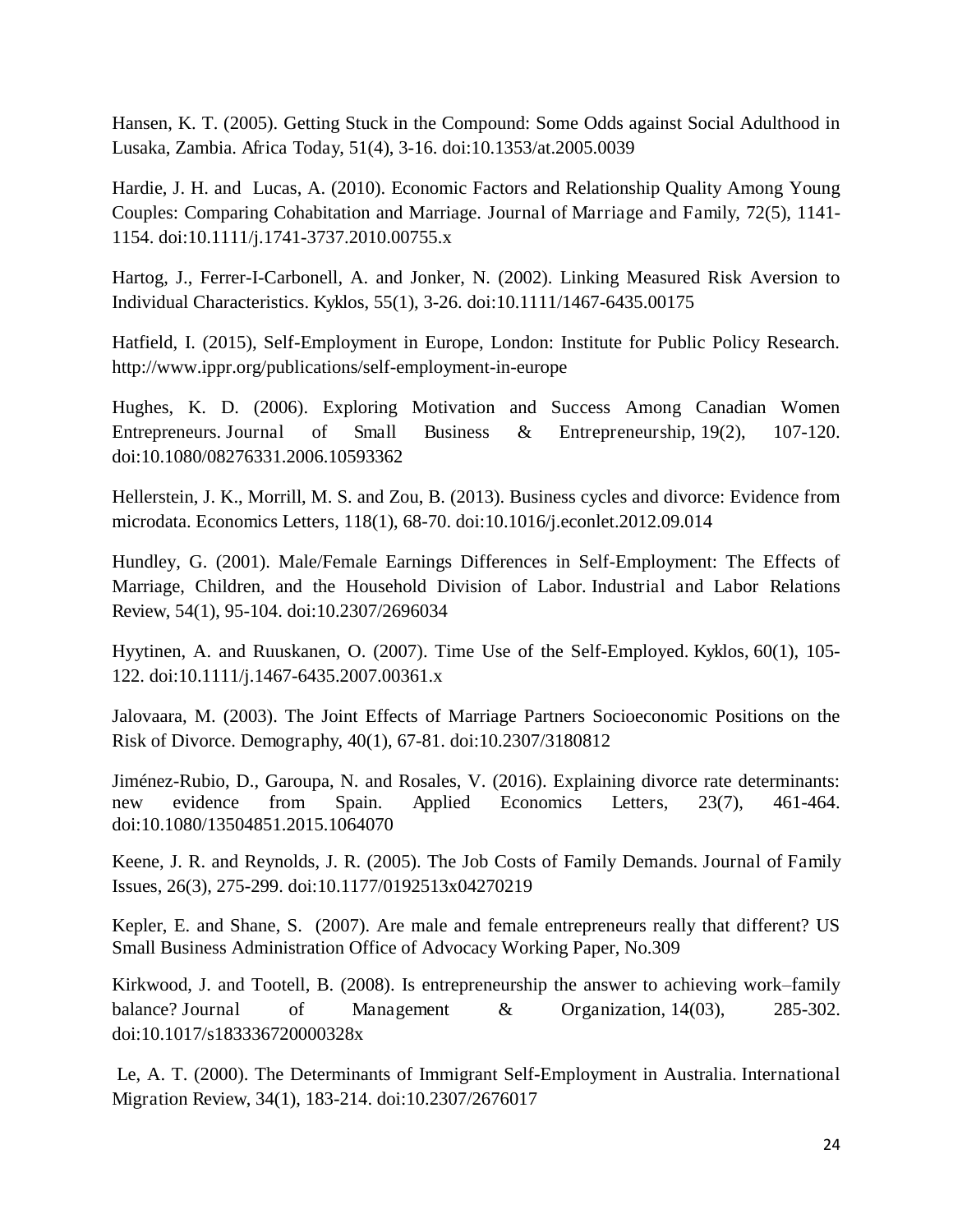Liker, J. K. and Elder, G. H. (1983). Economic Hardship and Marital Relations in the 1930s. American Sociological Review, 48(3), 343-359. doi:10.2307/2095227

 Marlow, S. and McAdam, M., (2013). Gender and entrepreneurship: advancing debate and challenging myths; exploring the mystery of the under-performing female entrepreneur. International Journal of Entrepreneurial Behavavior & Research, 19 (1), 114-124. doi:10.1108/13552551311299288

Martínez-Granado, M. (2002). Self-employment and labour market transitions: a multiple state model, CEPR Discussion Paper, No. 3661.

Millán, A., Millán, J. M., Román, C. and Stel, A. V. (2013). How does employment protection legislation influence hiring and firing decisions by the smallest firms? Economics Letters, 121(3), 444-448. doi:10.1016/j.econlet.2013.09.021

 Minniti, M., Arenius, P. and Langowitz, N. (2005). 2004 Global Entrepreneurship Monitor Topic Report: Women and Entrepreneurship. Bosbon College, MA.

OECD. (2016). Spain. Education at a Glance: Country note for Spain. doi:10.1787/eag-2016-81 en

[http://www.mecd.gob.es/dctm/inee/eag/eag2016cnespenglish.pdf?documentId=0901e72b82238e](http://www.mecd.gob.es/dctm/inee/eag/eag2016cnespenglish.pdf?documentId=0901e72b82238e53) [53](http://www.mecd.gob.es/dctm/inee/eag/eag2016cnespenglish.pdf?documentId=0901e72b82238e53) 

Parker, S. C. (1996). A Time Series Model of Self-employment under Uncertainty. Economica, 63(251), 459-475. doi:10.2307/2555017

Parker, S. C. (2008). Entrepreneurship among married couples in the United States: A simultaneous probit approach. Labour Economics, 15(3), 459-481. doi:10.1016/j.labeco.2007.03.004

Parker, S. C. and Robson, M. T. (2004). Explaining International Variations in Self-Employment: Evidence from a Panel of OECD Countries. Southern Economic Journal, 71(2), 287-301. doi:10.2307/4135292

Patrick, C., Stephens, H. and Weinstein, A. (2016). Where are all the self-employed women? Push and pull factors influencing female labor market decisions. Small Business Economics, 46(3), 365-390. doi:10.1007/s11187-015-9697-2

 Paul, S and Sarma, V. (2008). Economic Crisis and Female Entrepreneurship: Evidence from Countries in Eastern Europe and Central Asia, CREDIT Research Paper. No. 13/08.

Perron, P. (1989). The Great Crash, the Oil Price Shock, and the Unit Root Hypothesis. Econometrica, 57(6), 1361-1401. doi:10.2307/1913712

Pesaran, M. H. and Pesaran, B. (1997). Working with Microfit 4.0: Interactive Econometric Analysis, Oxford University Press, Oxford.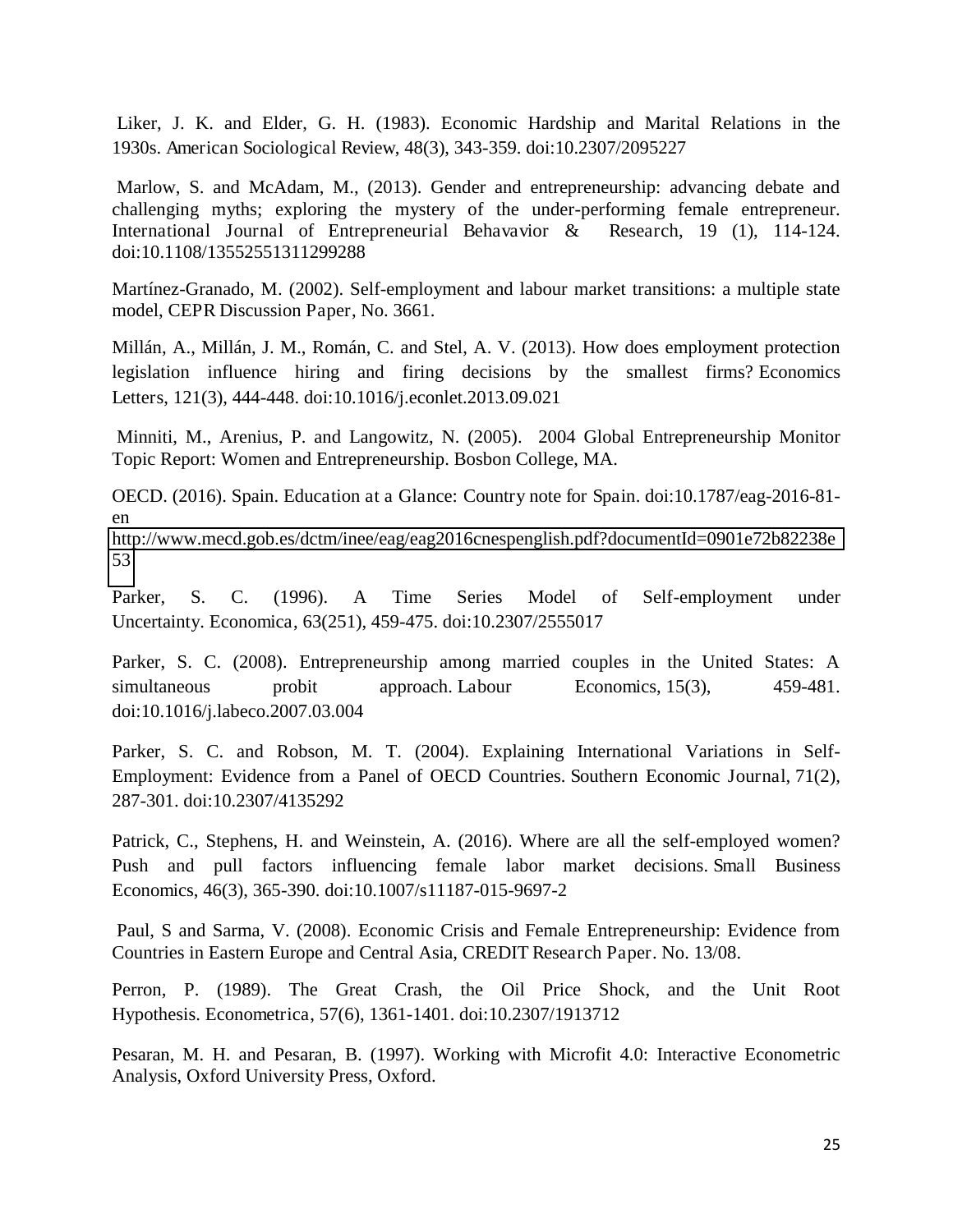Phillips, P. C. and Ouliaris, S. (1990). Asymptotic Properties of Residual Based Tests for Cointegration. Econometrica,58(1), 165-193. doi:10.2307/2938339

Polkovnichenko, V. (2005). Household Portfolio Diversification: A Case for Rank Dependent Preferences. The Review of Financial Studies, 18(4), 1467-1502. doi:10.2139/ssrn.293831

Preston, S. H. and Mcdonald, J. (1979). The Incidence of Divorce Within Cohorts of American Marriages Contracted Since the Civil War. Demography, 16(1), 1-25. doi:10.2307/2061075

Rees, H. and Shah, A. (1986). An empirical analysis of self-employment in the U.K. Journal of Applied Econometrics,1(1), 95-108. doi:10.1002/jae.3950010107

Renzulli, L. A., Aldrich, H. and Moody, J. (2000). Family Matters: Gender, Networks, and Entrepreneurial Outcomes. Social Forces, 79(2), 523-546. doi:10.2307/2675508

 Reynolds, P. D., Camp, S. M., Bygrave, W. D., Autio, E. and Hay, M. (2002). Global Entrepreneurship Monitor 2001 Executive Report, Babson College, MA.

Rogers, S. J., Amato, P. R., Booth, A. and Johnson, D. R. (2007). Alone Together: How Marriage in America is Changing. doi:10.4159/9780674020184

Ross, H. and Sawhill, I. (1975). Time of Transition: The Growth of Families Headed by Women. Washington, D.C.: Urban Institute. Social Work. doi:10.1093/sw/22.1.74

Saridakis, G., Marlow, S. and Storey, D. J. (2014). Do different factors explain male and female self-employment rates? Journal of Business Venturing, 29(3), 345-362. doi:10.1016/j.jbusvent.2013.04.004

Schubert, R., Brown, M., Gysler, M. and Brachinger, H. W. (1999). Financial Decision-Making: Are Women Really More Risk Averse? American Economic Review, 89(2), 381-385. doi:10.1257/aer.89.2.381

Seccombe, K. (2000). Families in Poverty in the 1990s: Trends, Causes, Consequences, and Lessons Learned. Journal of Marriage and Family, 62(4), 1094-1113. doi:10.1111/j.1741- 3737.2000.01094.x

Shane, S. (1996). Explaining variation in rates of entrepreneurship in the United States: 1899– 1988. Journal of Management, 22(5), 747-781. doi:10.1016/s0149-2063(96)90021-5

Shapiro, A. and Cooney, T. M. (2007). Divorce and Intergenerational Relations Across the Life Course. Advances in Life Course Research, 12, 191-219. doi:10.1016/s1040-2608(07)12007-4

Sheehan, M. and Mc Namara, A. (2015). Business Start-Ups & Youth Self-Employment A Policy Literature Review Synthesis Report, STYLE Working Papers, WP7.1. CROME, University of Brighton, Brighton. http://www.style-research.eu/publications/working-papers.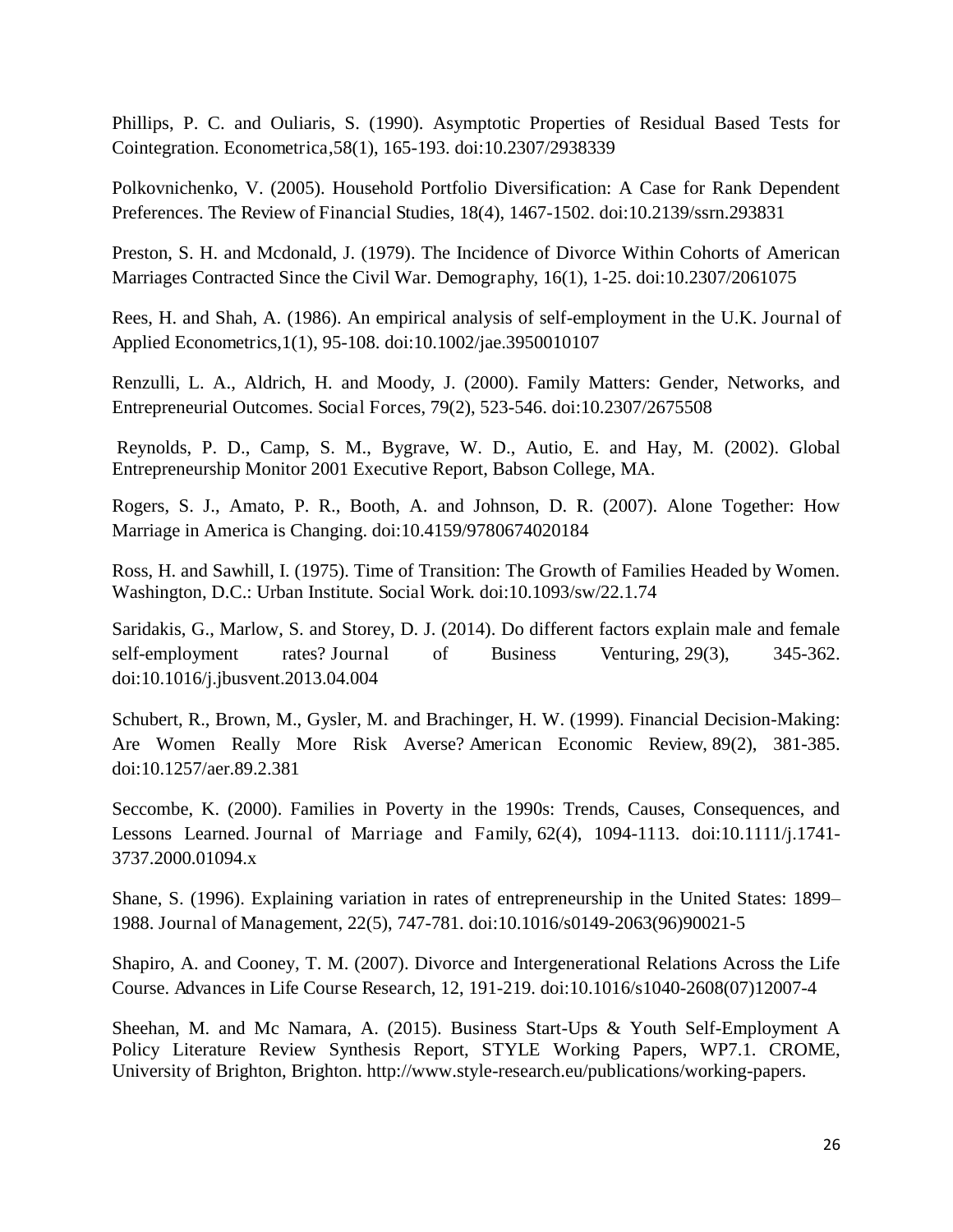Stewart, C. C. and Danes, S. M. (2001). Inclusion and control in resort family businesses: A developmental approach to conflict. Journal of Family and Economic Issues, 22(3), 293-320. doi:10.1023/a:1016604023763

Storey, D. J. (1991). The birth of new firms?Does unemployment matter? A review of the evidence. Small Business Economics, 3(3), 167-178. doi:10.1007/bf00400022

Taniguchi, H. (2002). Determinants of Womens Entry into Self-Employment. Social Science Quarterly, 83(3), 875-893. doi:10.1111/1540-6237.00119

Taylor, M. P. (1996). Earnings, Independence Or Unemployment: Why Become Self-Employed? Oxford Bulletin of Economics and Statistics, 58(2), 253-266. doi:10.1111/j.1468- 0084.1996.mp58002003.x

Taylor, S. R. and Newcomer, J. D. (2005). Characteristics of Women Small Business Owners. International Handbook of Women and Small Business Entrepreneurship, 17-31. doi:10.4337/9781845425586.00009

Terjesen, S. and Amorós, J. E. (2010). Female Entrepreneurship in Latin America and the Caribbean: Characteristics, Drivers and Relationship to Economic Development. The European Journal of Development Research, 22(3), 313-330. doi:10.1057/ejdr.2010.13

Thurik, A. R., Carree, M. A., Stel, A. V. and Audretsch, D. B. (2008). Does self-employment reduce unemployment? Journal of Business Venturing, 23(6), 673-686. doi:10.1016/j.jbusvent.2008.01.007

Verbakel, E. and Graaf, P. M. (2009). Partner effects on labour market participation and job level: opposing mechanisms. Work, Employment and Society, 23(4), 635-654. doi:10.1177/0950017009344909

Verheul, I., Thurik, R., Grilo, I. and Zwan, P. V. (2012). Explaining preferences and actual involvement in self-employment: Gender and the entrepreneurial personality. Journal of Economic Psychology, 33(2), 325-341. doi:10.1016/j.joep.2011.02.009

Wang, W. and Parker, K. (2014). Record share of Americans have never married as values, economics and gender patterns change. Pew Research Social and Demographic Trends. http://www.pewsocialtrends.org/2014/09/24/record-share-of-americans-have-never-married/

Westhead, P. and Cowling, M. (1995). Employment change in independent owner-managed high-technology firms in Great Britain. Small Business Economics, 7(2), 111-140. doi:10.1007/bf01108686

White, L. and Rogers, S. J. (2000). Economic Circumstances and Family Outcomes: A Review of the 1990s. Journal of Marriage and Family, 62(4), 1035-1051. doi:10.1111/j.1741- 3737.2000.01035.x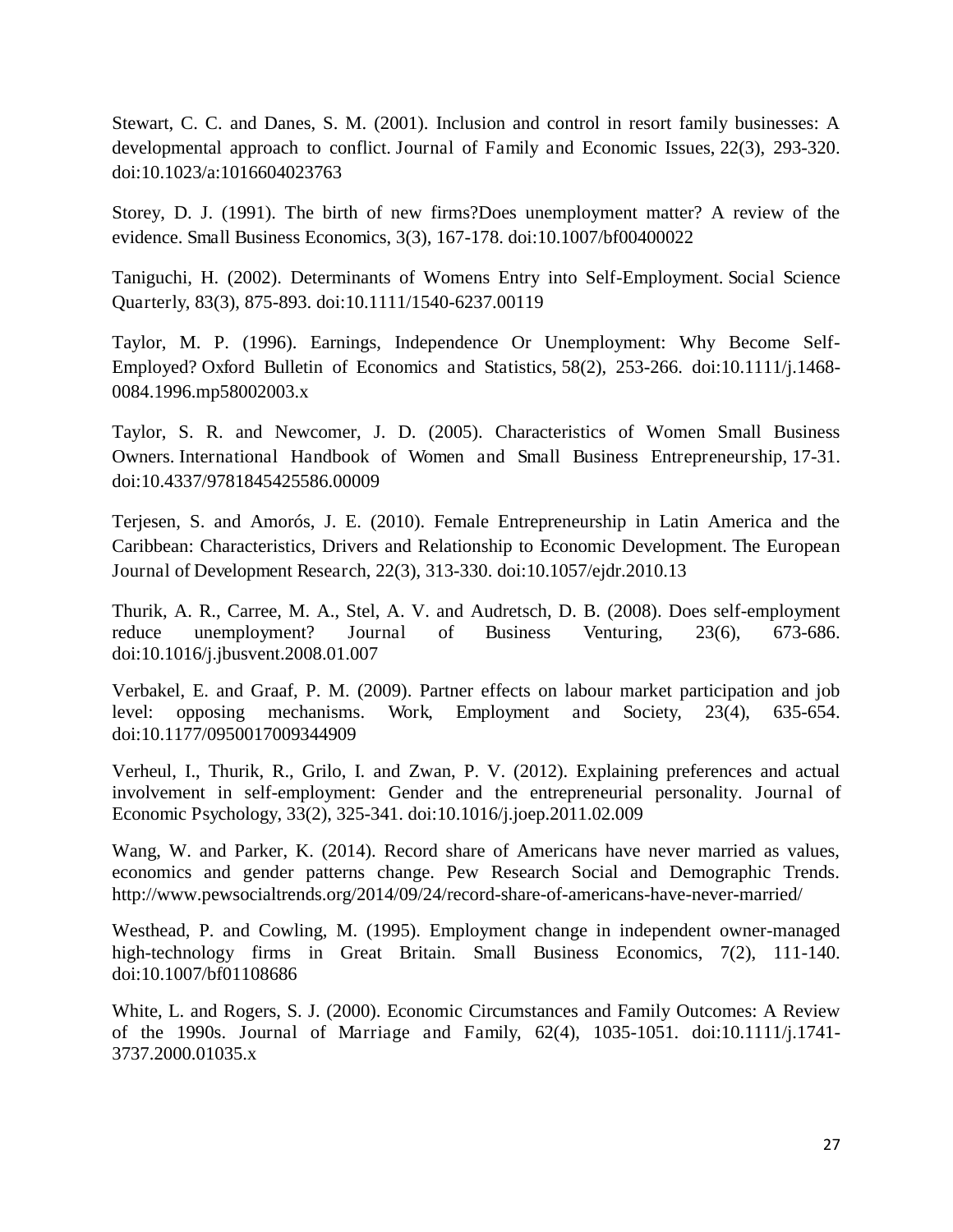Wong, P. K., Ho, Y. P. and Autio, E. (2005). Entrepreneurship, Innovation and Economic Growth: Evidence from GEM data. Small Business Economics, 24(3), 335-350. doi:10.1007/s11187-005-2000-1

World Bank (2016). Doing business Report. doi: 10.1596/978-1-4648-0667-4 http://www.doingbusiness.org/~/media/WBG/DoingBusiness/Documents/Annual-Reports/English/DB16-Full-Report.pdf

Yao, R., Hanna, S. D. and Lindamood, S. (2004). Changes in financial risk tolerance, 1983-2001. Financial Services Review, 13(4), 249-266. https://search.proquest.com/docview/212010921?accountid=45039

Zivot, E. and Andrews, D. W. (1992). Further Evidence on the Great Crash, the Oil-Price Shock, and the Unit-Root Hypothesis. Journal of Business & Economic Statistics, 10(3), 251-270. doi:10.2307/1391541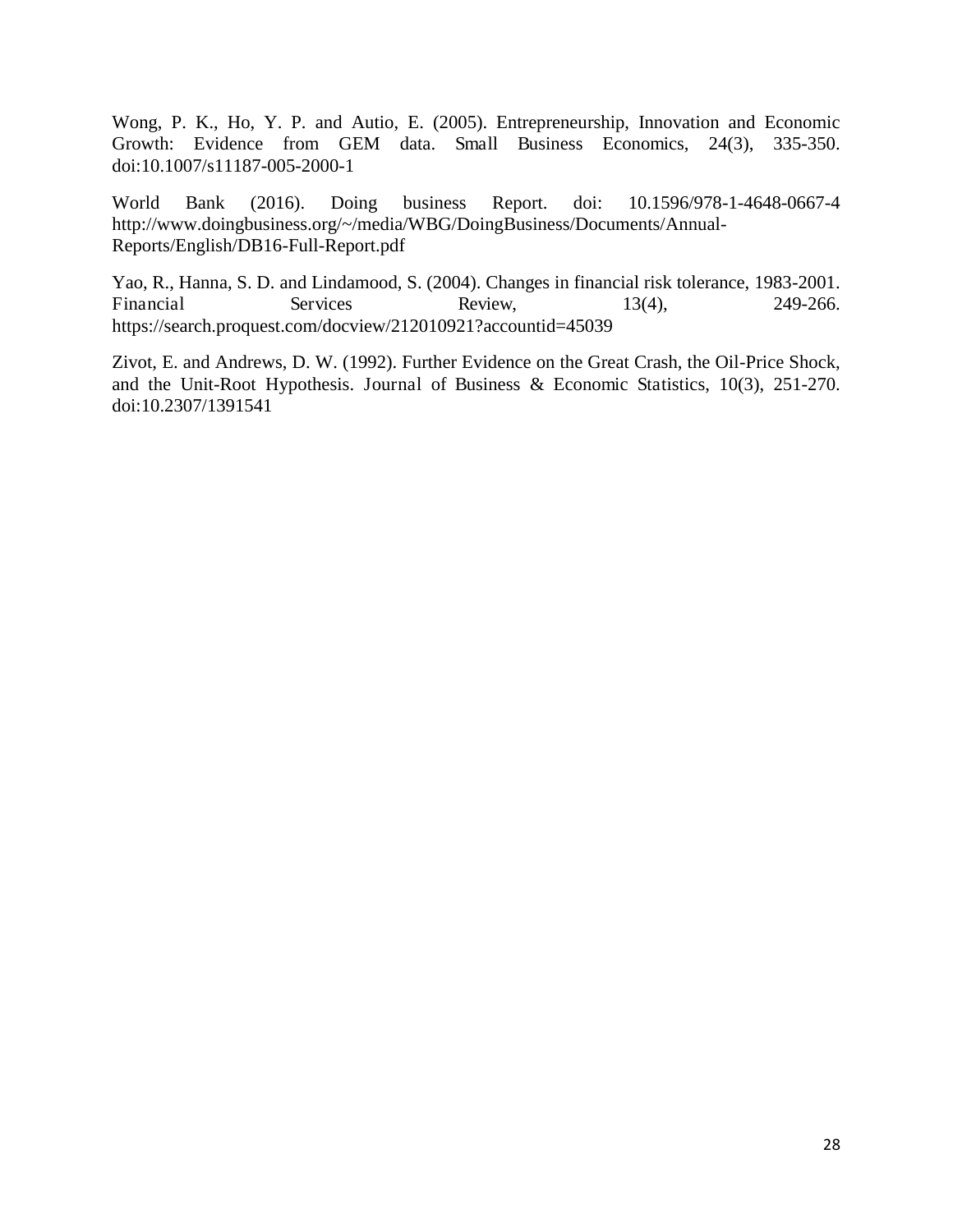



**Table 1.** Summary statistics of the (unlogged) independent variables. 1981-2011

| Variable(s) | UNEM(Total) | UNEM(Male) | UNEM(Female) | INCOM <sub>t</sub> | GDP <sub>t</sub> | DIVR. |
|-------------|-------------|------------|--------------|--------------------|------------------|-------|
| Maximum     | 24.1        | 21.0       | 31.6         | 2.1                | 24274.3          | 65.3  |
| Minimum     | 8.2         | 6.4        | 10.7         |                    | 2712.6           | 4.7   |
| Mean        | 16.7        | 13.8       | 21.7         | 1.5                | 13011.5          | 23.8  |
| Std. Dev.   | 4.7         | 4.6        | 6.1          | 0.3                | 7300.4           | 19.5  |

UNEM<sub>t</sub>: Unemployment rate by gender. INCOM<sub>t</sub>: The ratio of self-employment to employee income. GDP<sub>t</sub>: Gross Domestic Product per capita at constant prices. DIVR<sub>t</sub>: Divorce per 100 marriages. The economic variables were extracted from the Institute for National Statistics where the divorce data were collected from Eurostat.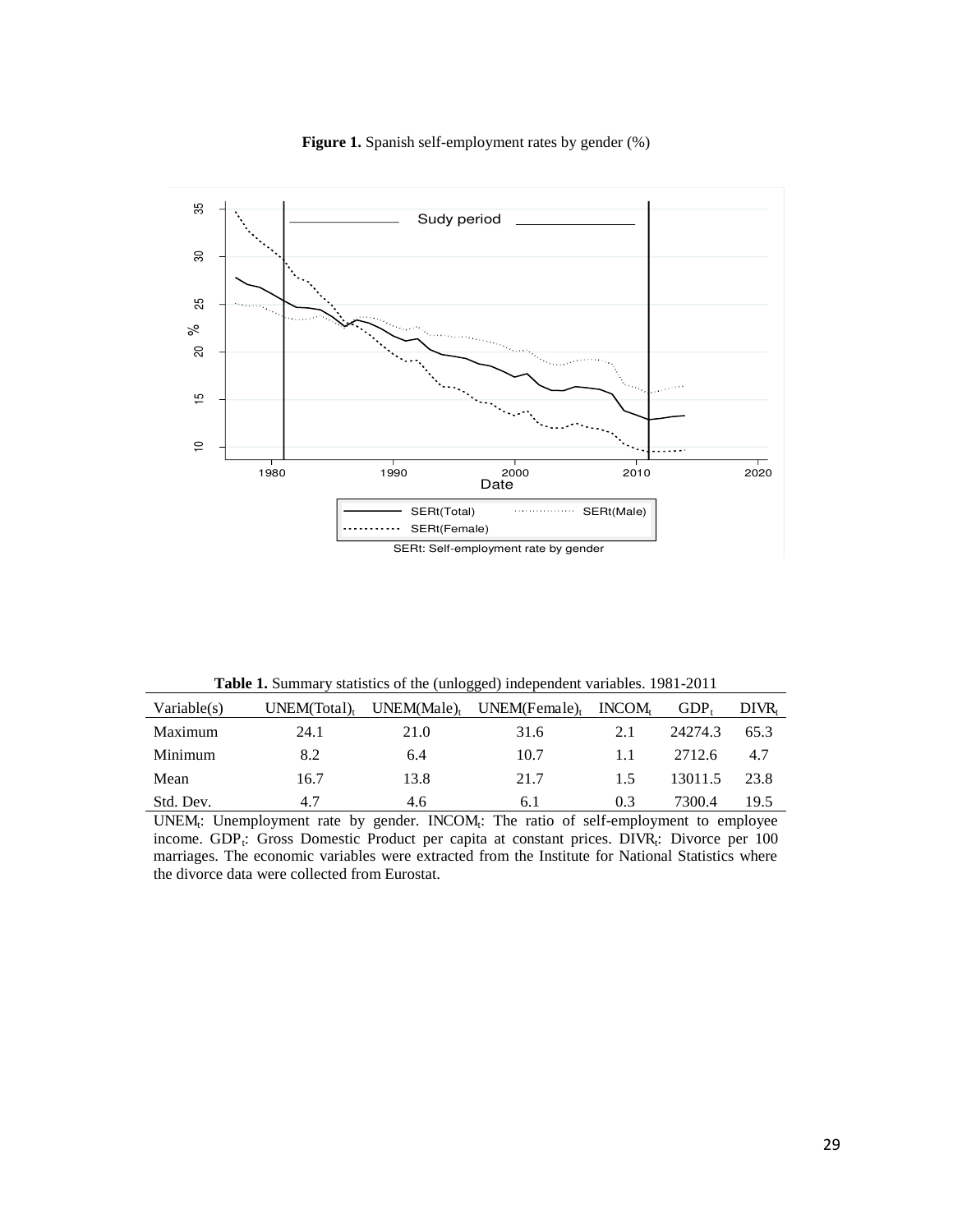|                              | Levels   | <b>First Differences</b> |
|------------------------------|----------|--------------------------|
| LSER(Total) <sub>t</sub>     | $-3.017$ | $-6.044*$                |
| LSER(Male) <sub>t</sub>      | $-2.778$ | $-5.884*$                |
| $LSER(Female)_t$             | $-3.414$ | $-6.744*$                |
| $LUNEM(Total)$ <sub>t</sub>  | $-2.819$ | $-3.574$                 |
| $LUNEM(Male)$ <sub>t</sub>   | $-3.731$ | $-4.428**$               |
| $LUNEM(Female)$ <sub>t</sub> | $-2.233$ | $-4.232$ <sup>†</sup>    |
| LINCOM <sub>t</sub>          | $-1.730$ | $-8.189*$                |
| LGDP <sub>t</sub>            | $-1.714$ | $-5.167*$                |
| $LDIVR_t$                    | $-3.568$ | $-4.292^{\dagger}$       |

L denotes natural logarithms.  $SER_t$ : Self-employment rate by gender. UNEM<sub>t</sub>: Unemployment rate by gender. INCOM<sub>t</sub>: The ratio of self-employment to employee income. GDP<sub>t</sub>: Gross Domestic Product per capita at constant prices. DIVR<sub>t</sub>: Divorce per 100 marriages.

Critical values allowing for break in trend: \*p < 0.01: -4.93 \*\*p < 0.05: -4.42  $\dot{p}$  < 0.10: -4.11.

\*, \*\* and † indicate rejection of the unit root null hypothesis at the .01, .05 and .10 significance levels, respectively.

Only the t-statistic of the UNEM (Total) t variables is found to be smaller than the reported critical value. This may suggest that total unemployment rate may be integrated of order 2 suggesting that unemployment is highly persistent. Given, however, that the gender specific unemployment rates provide evidence that the series may be integrated of order 1, we continue our analysis treating UNEM (Total) t as I(1).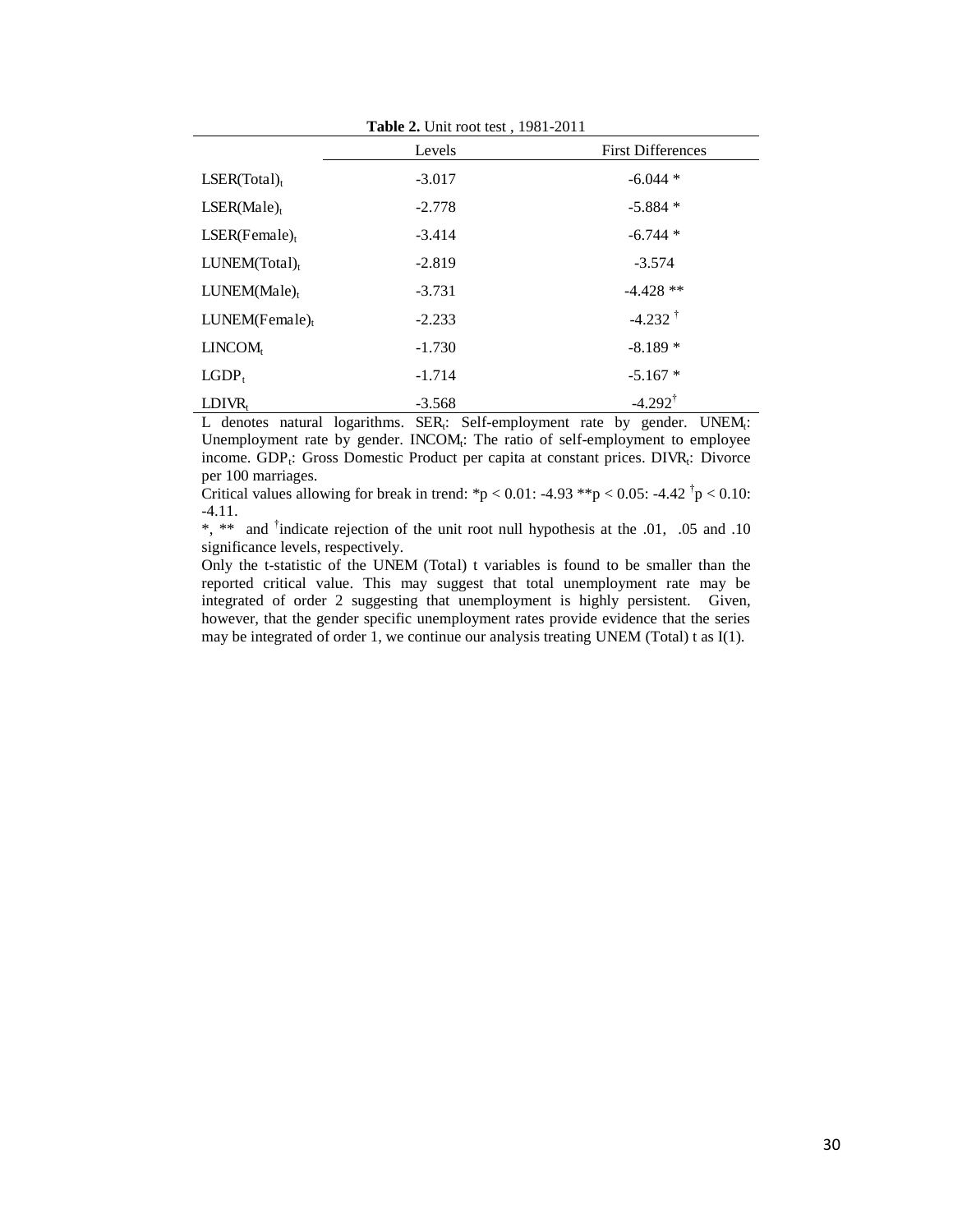|                   |                                                                                                                       | <b>Break lest</b>                                                                                                  |                   |                    |
|-------------------|-----------------------------------------------------------------------------------------------------------------------|--------------------------------------------------------------------------------------------------------------------|-------------------|--------------------|
| Null              | Alternative                                                                                                           | Eigenvalues                                                                                                        | <b>Statistics</b> | 95% critical value |
|                   |                                                                                                                       | LSER(Total) <sub>t.</sub> LUNEM(Total) <sub>t</sub> , LINCOM <sub>t</sub> , LGDP <sub>t</sub> , LDIVR <sub>t</sub> |                   |                    |
| 1981-2011 (lag=3) |                                                                                                                       |                                                                                                                    |                   |                    |
| $r=0$             | $r>=1$                                                                                                                | 0.67                                                                                                               | $31.53*$          | 24.22              |
| $r \leq 1$        | $r>=2$                                                                                                                | 0.16                                                                                                               | 4.76              | 16.90              |
| 1981-2011 (lag=1) |                                                                                                                       | Asymptotic critical values                                                                                         |                   |                    |
|                   | Test statistic                                                                                                        | <b>Break</b>                                                                                                       | 10%               | 5%                 |
| <b>ADF</b>        | $-8.11*$                                                                                                              | 1991                                                                                                               | $-6.58$           | $-6.84$            |
| Zt                | $-7.06*$                                                                                                              | 1998                                                                                                               | $-6.58$           | $-6.84$            |
| Za                | $-38.34$                                                                                                              | 1998                                                                                                               | $-82.30$          | $-88.47$           |
|                   |                                                                                                                       | LSER(Male) <sub>t,</sub> LUNEM(Male) <sub>t</sub> , LINCOM <sub>t</sub> , LGDP <sub>t</sub> , LDIVR <sub>t</sub>   |                   |                    |
| 1981-2011 (lag=3) |                                                                                                                       |                                                                                                                    |                   |                    |
| $r=0$             | $r>=1$                                                                                                                | 0.74                                                                                                               | $37.40*$          | 24.22              |
| $r \leq 1$        | $r>=2$                                                                                                                | 0.09                                                                                                               | 2.66              | 16.90              |
| 1981-2011 (lag=1) | Asymptotic critical values                                                                                            |                                                                                                                    |                   |                    |
|                   | Test statistic                                                                                                        | <b>Break</b>                                                                                                       | 10%               | 5%                 |
| ADF               | $-7.02*$                                                                                                              | 1992                                                                                                               | $-6.58$           | $-6.84$            |
| Zt                | $6.74^{\dagger}$                                                                                                      | 1985                                                                                                               | $-6.58$           | $-6.84$            |
| Za                | $-37.29$                                                                                                              | 1985                                                                                                               | $-82.30$          | $-88.47$           |
|                   | LSER(Female) <sub>t</sub> , LUNEM(Female) <sub>t</sub> , LINCOM <sub>t</sub> , LGDP <sub>t</sub> , LDIVR <sub>t</sub> |                                                                                                                    |                   |                    |
| 1981-2011 (lag=3) |                                                                                                                       |                                                                                                                    |                   |                    |
| $r=0$             | $r>=1$                                                                                                                | 0.65                                                                                                               | 29.19*            | 40.12              |
| $r \leq 1$        | $r>=2$                                                                                                                | 0.22                                                                                                               | 7.09              | 16.90              |
| 1981-2011 (lag=1) | Asymptotic critical values                                                                                            |                                                                                                                    |                   |                    |
|                   | Test statistic                                                                                                        | <b>Break</b>                                                                                                       | 10%               | 5%                 |
| ADF               | $-8.55*$                                                                                                              | 1997                                                                                                               | $-6.58$           | $-6.84$            |
| Zt                | $-6.68$ <sup>†</sup>                                                                                                  | 1986                                                                                                               | $-6.58$           | $-6.84$            |
| Za                | $-36.88$                                                                                                              | 1986                                                                                                               | $-82.30$          | $-88.47$           |

**Table 3.** Cointegration LR test based on Maximal Eigenvalue of the Stochastic Matrix and Gregory-Hansen Structural Break Test

L denotes natural logarithms. SER<sub>t</sub>: Self-employment rate by gender. UNEM<sub>t</sub>: Unemployment rate by gender. INCOM<sub>t</sub>: The ratio of self-employment to employee income.  $GDP_t$ : Gross Domestic Product per capita at constant prices. DIVR<sub>t</sub>: Divorce per 100 marriages.

\* and  $\dagger$  suggest that the null hypothesis of "no cointegration" is rejected at the p < .05 or p < .10 significance level, respectively.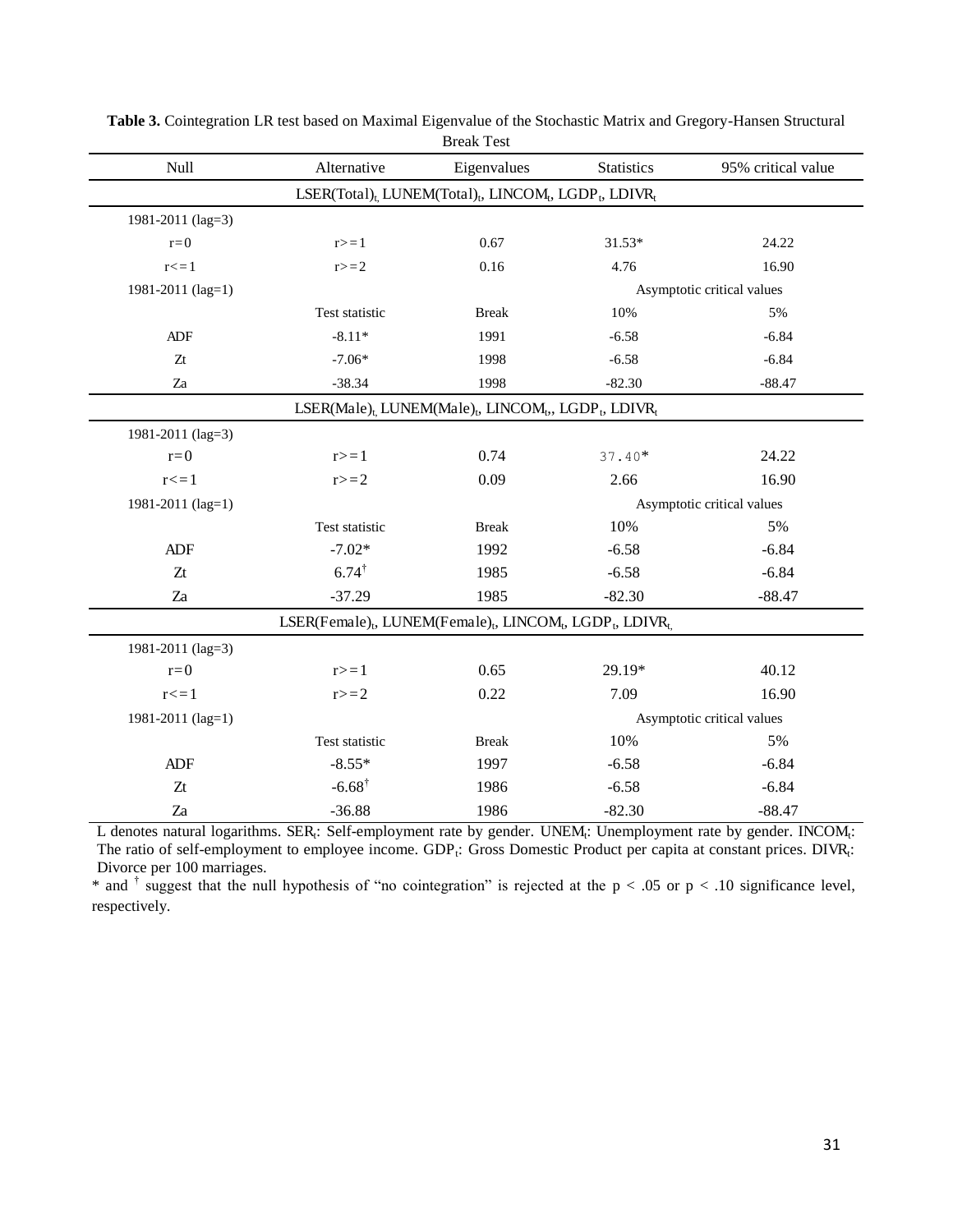| Variable(s)                  | 1707-2011<br>LSER(Total) <sub>t</sub> |                          | $LSER(Male)_t$ $LSER(Female)_t$ |
|------------------------------|---------------------------------------|--------------------------|---------------------------------|
| $LUNEM(Total)$ <sub>t</sub>  | $0.303*$                              |                          |                                 |
|                              | [0.000]                               |                          |                                 |
| $LUNEM(Male)$ <sub>t</sub>   |                                       | $0.321*$                 |                                 |
|                              |                                       | [0.000]                  |                                 |
| $LUNEM(Female)$ <sub>t</sub> |                                       |                          | $0.250*$                        |
|                              |                                       |                          | [0.000]                         |
| LINCOM <sub>t</sub>          | $1.202*$                              | $1.173*$                 | 1.393*                          |
|                              | [0.003]                               | [0.001]                  | [0.001]                         |
| $LGDP_t$                     | $-0.381*$                             | $-0.212*$                | $-0.645*$                       |
|                              | [0.000]                               | [0.000]                  | [0.000]                         |
| $LDIVR_t$                    | $-0.213*$                             | $-0.263*$                | $-0.187*$                       |
| $\mathbf{r}$<br>$\mathbf{r}$ | [0.000]                               | [0.000]<br>$\sim$ $\sim$ | [0.001]                         |

**Table 4.** Cointegration Coefficients, Johansen ML approach, 1984-2011

L denotes natural logarithms.  $SER<sub>t</sub>: Self-emplogment$  rate by gender. UNEM<sub>t</sub>: Unemployment rate by gender. INCOM<sub>t</sub>: The ratio of self-employment to employee income. GDP<sub>t</sub>: Gross Domestic Product per capita at constant prices. DIVR<sub>t</sub>: Divorce per 100 marriages.

The p-values of the LR statistic distributed as  $\chi^2$  are given in the square brackets.  $*$  denotes significance at the  $p < .05$  level.